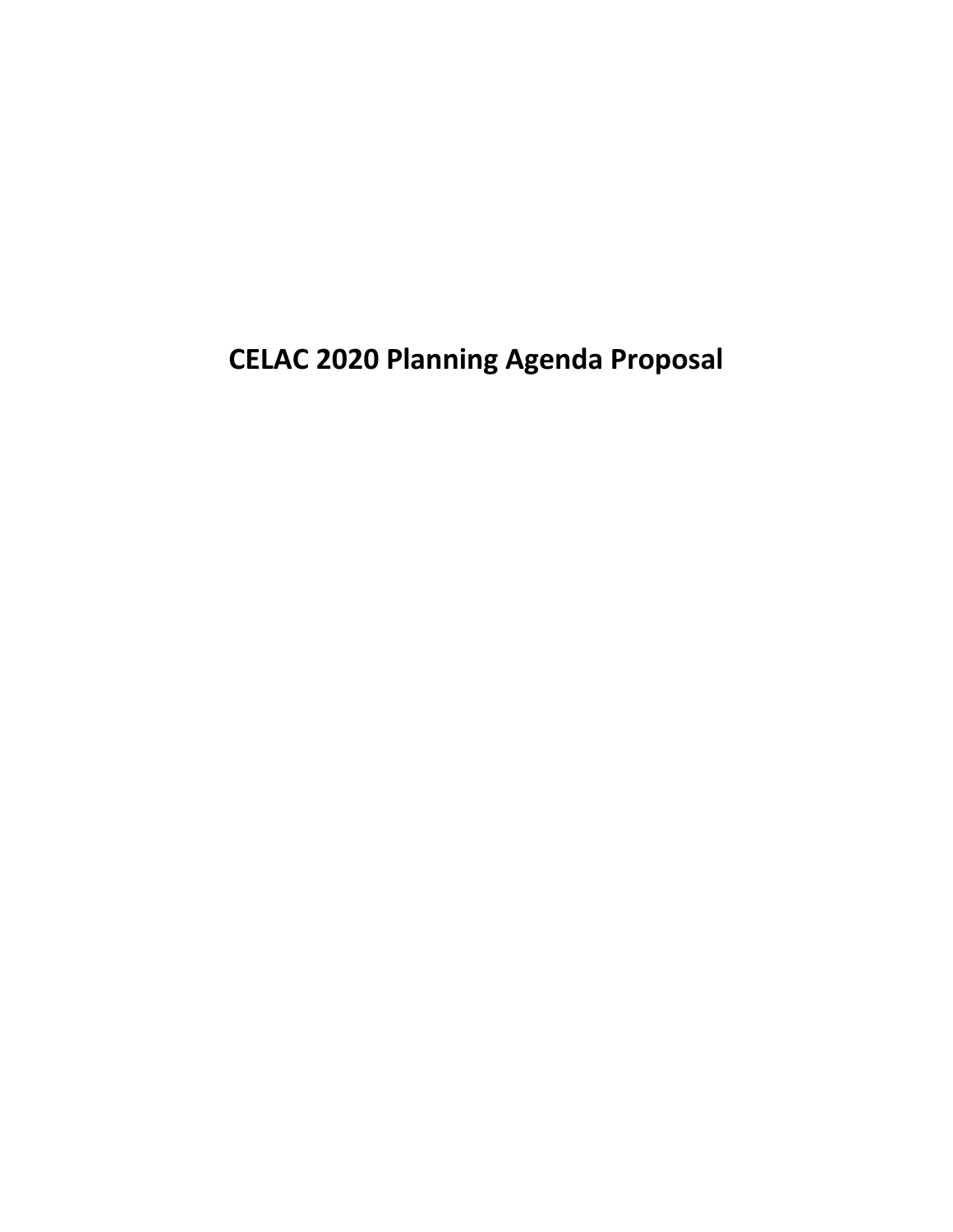## <span id="page-1-0"></span>**1. Presentation**

The historic building process of our Latin American and Caribbean States has been characterized by disadvantageous and unfair processes within an international system monopolized by economic interests diverging from regional needs.

Over the past decade, political and economic transformations in the Region have decisively impacted social construction processes, a clear example of this is the creation of Community of Latin American and Caribbean States (CELAC), which is born as the first forum for political dialogue in the region conducive to deepen the political, economic, social and cultural integration of our region (CELAC, Riviera Maya, 2010).

For these reasons, the Pro Tempore Presidency of CELAC, this year being conducted by the Republic of Ecuador, convinced of the important need to construct a tool to contribute to the deepening of political, economic and social integration on the basis of common planning objectives of CELAC countries, submits to the consideration of the thirty three states of the Community of Latin American and Caribbean States, a Planning Agenda proposal for the next five years (2020). This proposal seeks to promote specific policies to specifically contribute to the reduction of inequalities in the region.

With an analysis of the presidential declarations and in compliance with the discussions held between Foreign Ministers and planning and statistics authorities of the thirty-three countries, the Agenda will consist of four main thematic areas:

- 1. Reducing Extreme Poverty and inequalities
- 2. Education, Science, Technology and Innovation
- 3. Sustainable Development and Climate Change
- 4. Infrastructure and Connectivity

For an effective implementation of our regional objectives, the Agenda proposes a set of indicators and targets to assess and monitor efforts in the region, that have been observed and reviewed by planning and statistics institutions of CELAC member countries, and seeks to articulate a regional planning vision, thus achieving the consolidation of a unique view on development from CELAC's perspective, for Latin American and Caribbean States.

Regards and fraternal greetings,

**Pro Tempore Presidency CELAC 2015.**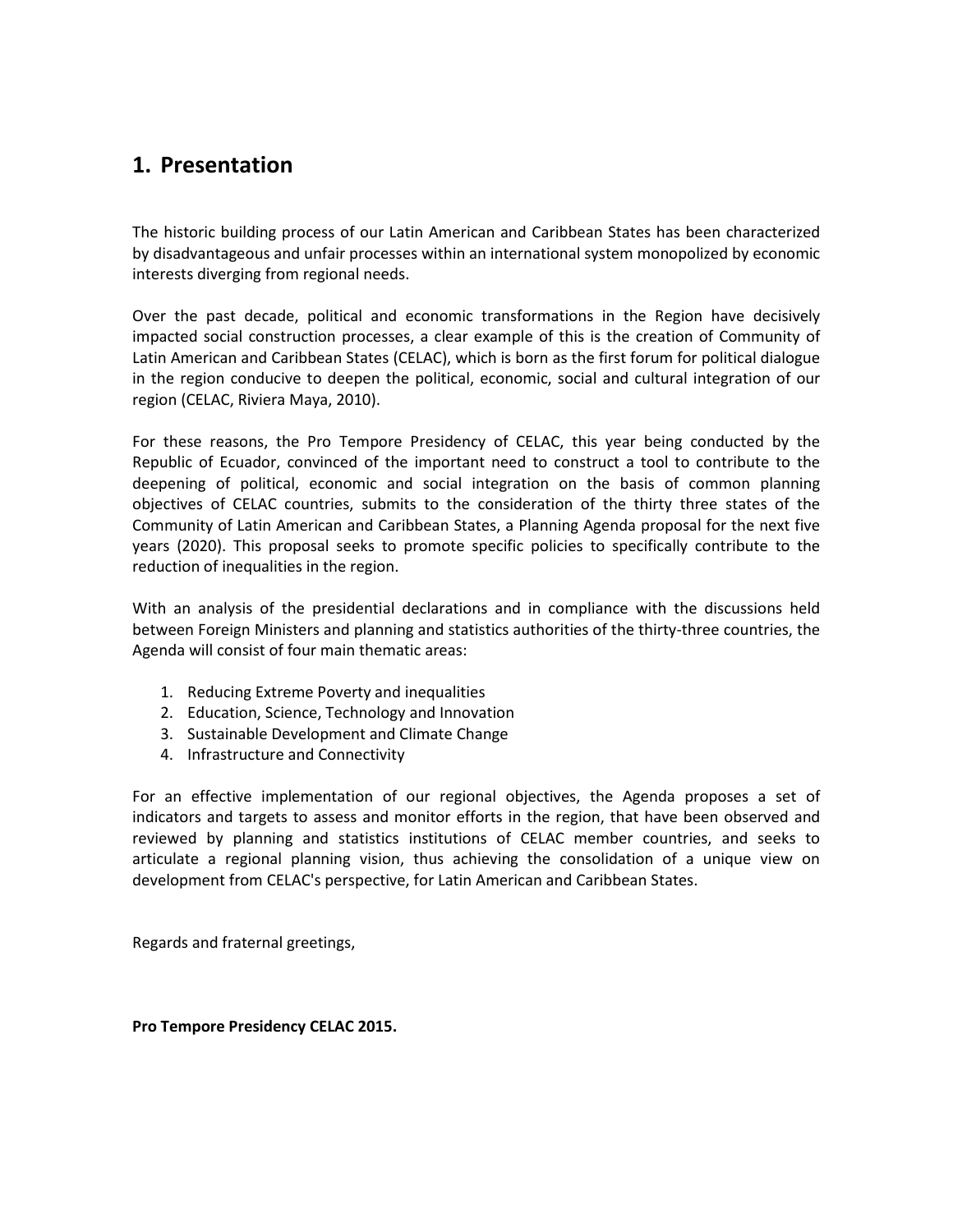### <span id="page-2-0"></span>**2. Contents**

| 1. |                                                                                                                                                                                                            |
|----|------------------------------------------------------------------------------------------------------------------------------------------------------------------------------------------------------------|
| 2. |                                                                                                                                                                                                            |
| 3. |                                                                                                                                                                                                            |
| 4. |                                                                                                                                                                                                            |
|    |                                                                                                                                                                                                            |
| 5. |                                                                                                                                                                                                            |
| 6. |                                                                                                                                                                                                            |
|    | SOURCES USED IN THE PREPARATION OF THE CONSISTENCY AND CONVERGENCE OF CELAC'S POLITICAL DECLARATIONS FOR<br>SOURCES USED IN THE PREPARATION OF THE CONCEPTUALIZATION CELAC'S 2020 AGENDA THEMATIC AREAS 19 |
| 7. |                                                                                                                                                                                                            |
|    |                                                                                                                                                                                                            |
|    |                                                                                                                                                                                                            |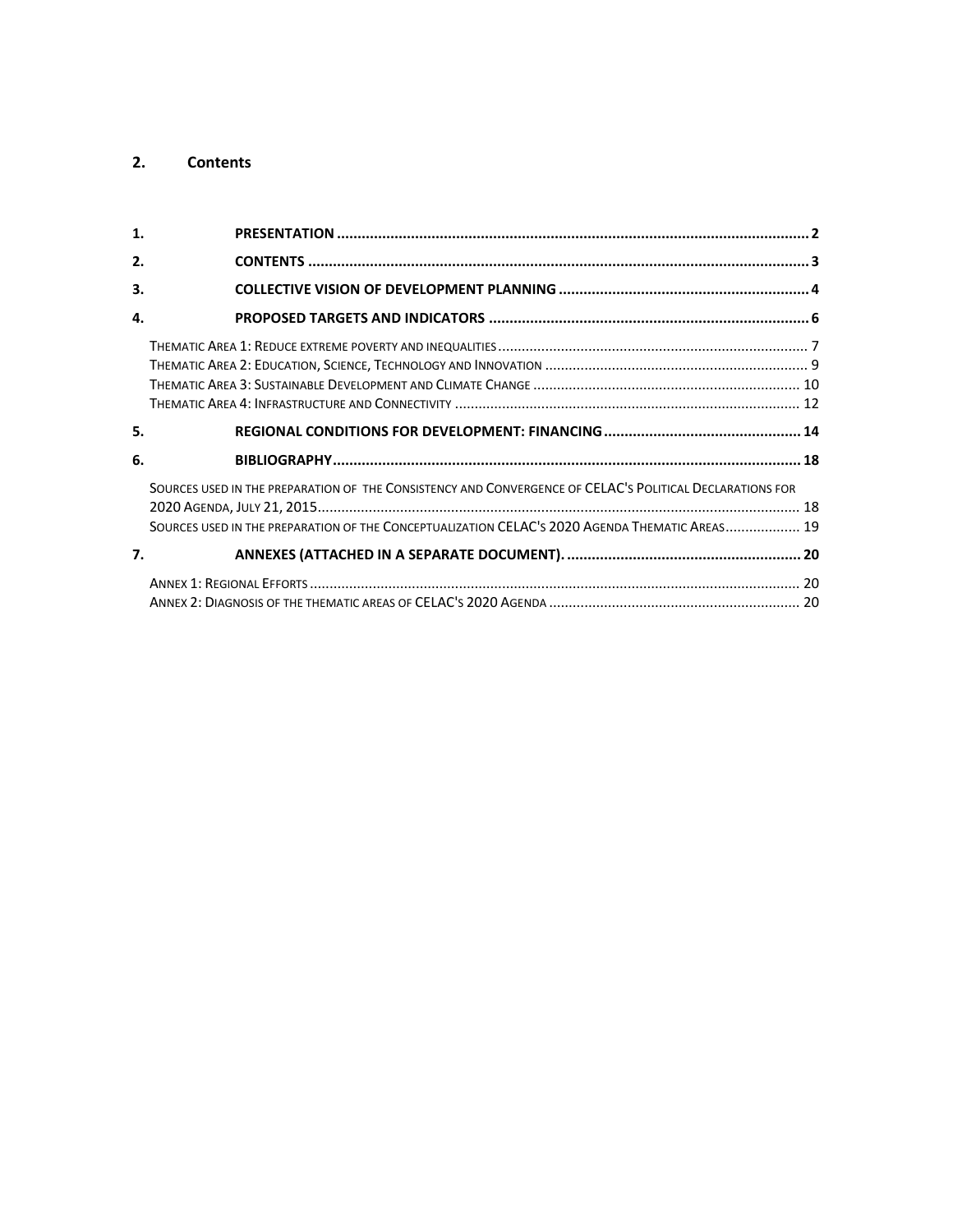# <span id="page-3-0"></span>**3. Collective vision of development planning**

The need to consolidate a development Planning Agenda among regional and subregional integration mechanisms, to deepen political, economic and social integration, as well as establishing effective commitments for joint action to promote sustainable development, led the presidents of Latin America and the Caribbean join forces between the Rio Group and the Summit of Latin America and the Caribbean on Integration and Development (CALC).

The original idea, formulated by former president 'Lula' Da Silva, who laid the first steps of the Community of Latin American and Caribbean States (CELAC), was to establish in the region "a collective vision of countries of the South". Having this aspiration in mind, the current Pro Tempore Presidency has the desire to consolidate, build and jointly propose a vision of development based on agreed minimum principles stemming from national planning models (ILPES-CRP, 2014).

The spaces of technical-political dialogue generated by CELAC, offer its members the possibility possibilities to agree on common work, establishing concrete formulations of policies and efforts towards the joint resolution of structural problems and crosscutting phenomena in the region, such as: reducing extreme poverty and inequalities, access to science and technology, achieving sustainable development in harmony with nature and improving infrastructure and connectivity.

The planning vision for development is found in the Political Declarations of CELAC, which is similar to the Sustainable Development  $^1$  vision of the United Nations that has been described as a "development that meets the needs of the present generation without compromising the ability of future generations to meet their own needs" (UN, 1987).

CELAC's 2020 Agenda seeks to be a vehicle to articulate proposals, recognize collective opportunities and benefits that are compatible t with Latin American and Caribbean reality, a toll that will strategically address common problems and phenomena from a solidarity-based, comprehensive and integrated approach that overcomes, but does not replace, integration efforts of other spaces.

## **3.1.Conceptual and political convergence:**

 $\overline{a}$ 

The thematic areas outlined in the 2020 Agenda proposal, respond to the presidential declarations and the work that has been carried out by CELAC's discussion groups since its inception; it is fully based in the main objective of this community which is its *"... Calling for coordination and convergence in order to carry out joint actions in defense of the permanent interests of our states"* (ECLAC, 2013).

 $<sup>1</sup>$ Sustainable development refers to the many processes and means to achieve it (UNESCO, 2015).</sup>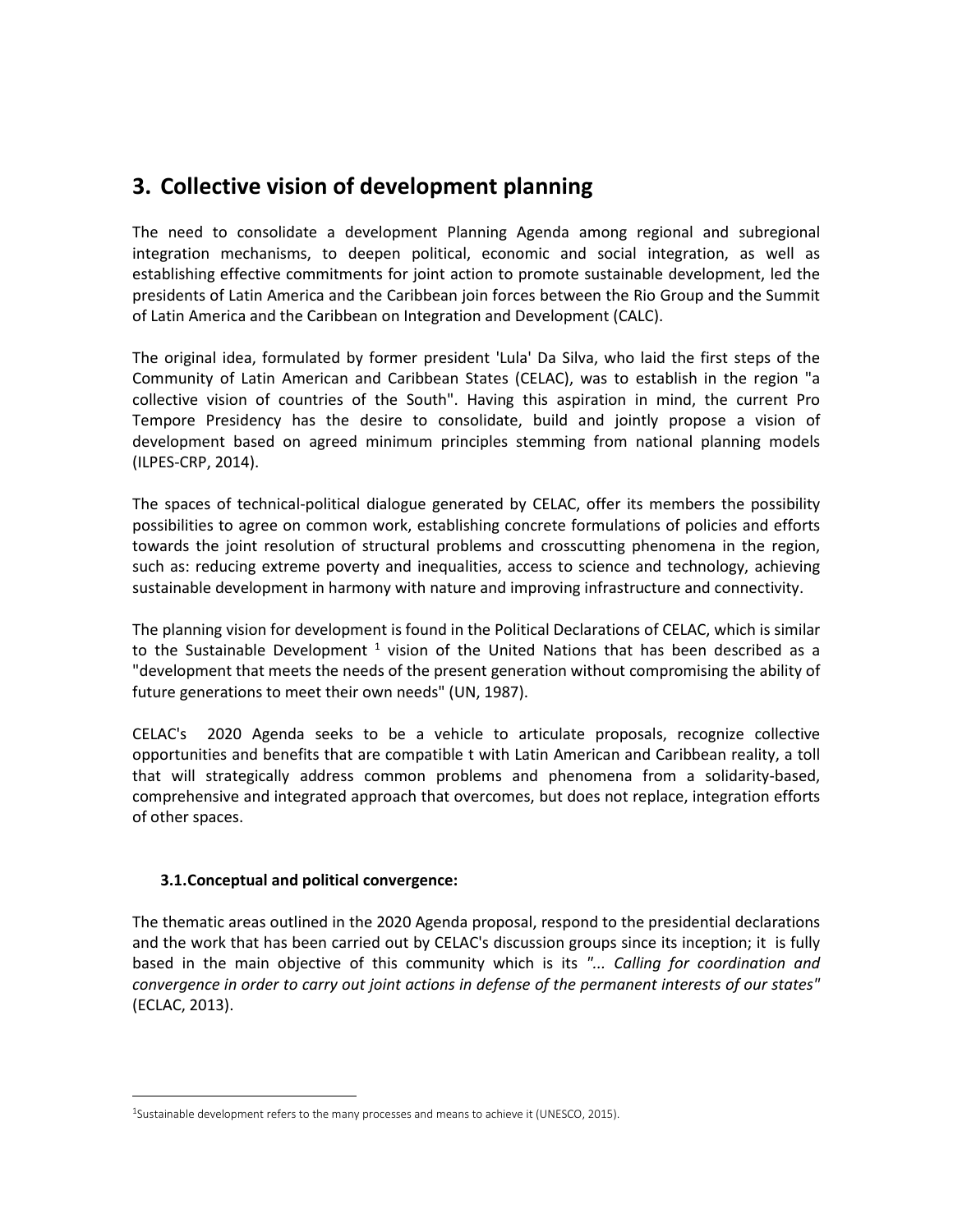In order to address each thematic area in a comprehensive manner, below we present their conceptualization and anchorage in presidential Mandates.

## **Reduce extreme poverty and inequalities**

-

 $\overline{a}$ 

The basic principle to identify poverty is the lack of income; however, there is no single -universalconcept to conceptualize it. Several academics and international organizations have defined poverty as the welfare level that has not been reached by a particular individual according to the "ideals of each society". It is for this reason that the United Nations refers to the inability to live a tolerable life (UNDP, 1997).

These concepts have been determined in the different instruments of CELAC, such as the first Political Declaration of Caracas (2011), in which specific guidelines were establish for implementing social policies to reduce internal social inequalities. The Declaration expresses a common position regarding the "adoption of a set of economic and social indicators to help periodically assess the state of the region", with support from ECLAC.

In addition, the Declaration of Belen in 2015 expresses the firm decision to "promote, in order to eradicate hunger, poverty and inequality, the development and effective implementation of regional and national development programs, with a medium and long-term vision, transparency and accountability mechanisms and for the proper use of public resources available at the national and international level".

Therefore, the objectives proposed to reduce extreme poverty to the minimum, reduce inequality, create quality employment and increase budgets in areas of education and health, stem from the presidential decisions made by heads of state of CELAC, besides being articulated to the work of ECLAC and the objectives for the Post 2015 Agenda.

## **Education, Science, technology and Innovation**

*Education is a fundamental human right, essential to be able to exercise other rights, because it promotes freedom and generates important benefits for development (UNESCO).*

Following the initial argument, the Declaration of Incheon<sup>2</sup> recognizes education as a public good which should inspire a humanist vision based on the rights and dignity of people, social justice, inclusion, protection, linguistic and ethnic diversity, shared responsibility and accountability; key elements to achieve full employment and the eradication of poverty (World Education Forum 2015).

The development process cannot be completed without investments on science, technology and innovation. According to ECLAC, the development process is based on innovations that quantitatively and qualitatively transform production structures and support product expansion under conditions compatible with social inclusion and environmental preservation. It is possible to

<sup>&</sup>lt;sup>2</sup>Represented by ministers, heads and members of delegations, heads of bodies and officials of multilateral and bilateral organizations and representatives of civil society, the teaching profession, youth and the private sector in the UNESCO framework.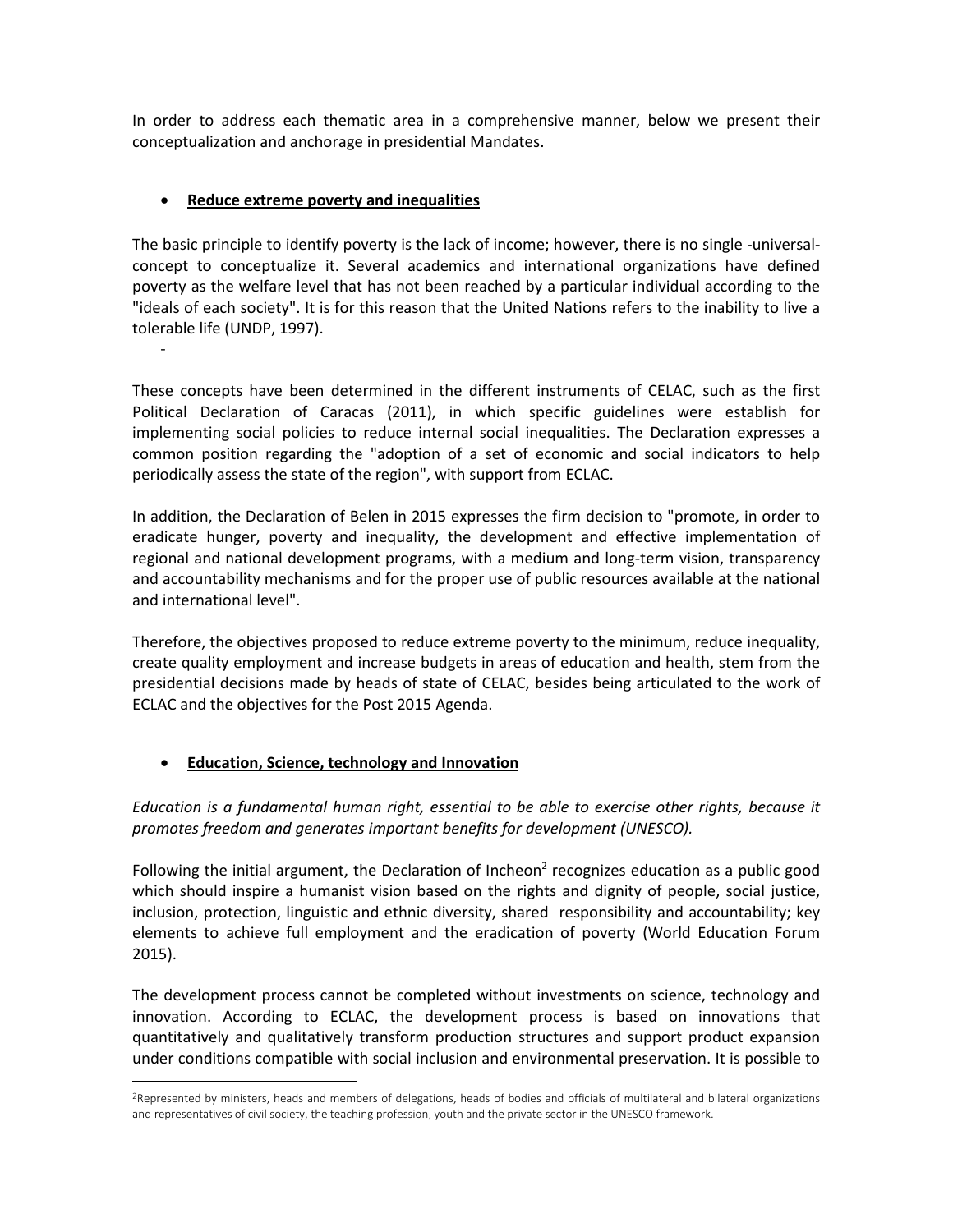combine growth, sustainability and improvement in income distribution in CELAC countries through a vigorous and socially oriented process in which science, technology and innovation (STI) are fundamental elements in the planning agendas of the States (ECLAC Draft Document 2020, 2015).

For this reason, the objectives of the Agenda gather what was established by the Heads of State, in terms of promoting cooperation projects involving technical assistance and promoting exchange programs for experts, professionals and qualified personnel of the region in the field of science, promoting the transfer of knowledge, creation of scientific, intellectual and innovation cooperation communities among countries.

## **Sustainable development and Climate change**

*Climate change is an alteration which is attributed directly or indirectly to human activity that alters the composition of the global atmosphere and which is in addition to natural climate variability observed over comparable time periods* (UN Framework Convention on Climate Change).In line with the discussions in the UN system, CELAC, must aim its policies towards a sustainable development that seeks to preserve social, economic and natural resources for future generations.

Since the Declaration of Caracas, there is a clear will to preserve nature and, in fact, its Action Plan proposes the generation and implementation of "*common regional plans, policies, and programs in priority areas for sustainable development*". As a matter of fact, the initiative proposed by the 2020 Agenda aims at presenting a regional position on the path to the COP-21, and also at promoting alternative power sources, using the huge amount of water resources of the region.

## **Infrastructure and Connectivity**

Infrastructure is essential for economic growth, productivity and balanced land development, and its expansion helps to reduce regional and local inequalities (ECLAC, 2012).

On the other hand*, investing in infrastructure is a necessary condition for development, but is not a sufficient condition per se. The impact on growth of investments on infrastructure will depend on their coordination with other factors, such as the degree of development of human capital, the availability of natural resources, and access to financing and technology, among others. (Rosas y Sánchez, 2005)*

Since the Declaration of Cancun up to the Declaration of Belen, the generation of efforts has been emphasized to coordinate regional initiatives related to physical, transportation, and telecommunications, and especially energy integration. Specifically, the Declaration of Santiago de Chile (2013) stresses the need to complement -through CELAC- regional and subregional projects and programs. The objective is to achieve effective geographical integration, through the convergence of various subregional integration processes (Declaration of Cancun, 2010).

# <span id="page-5-0"></span>**4. Proposed targets and indicators**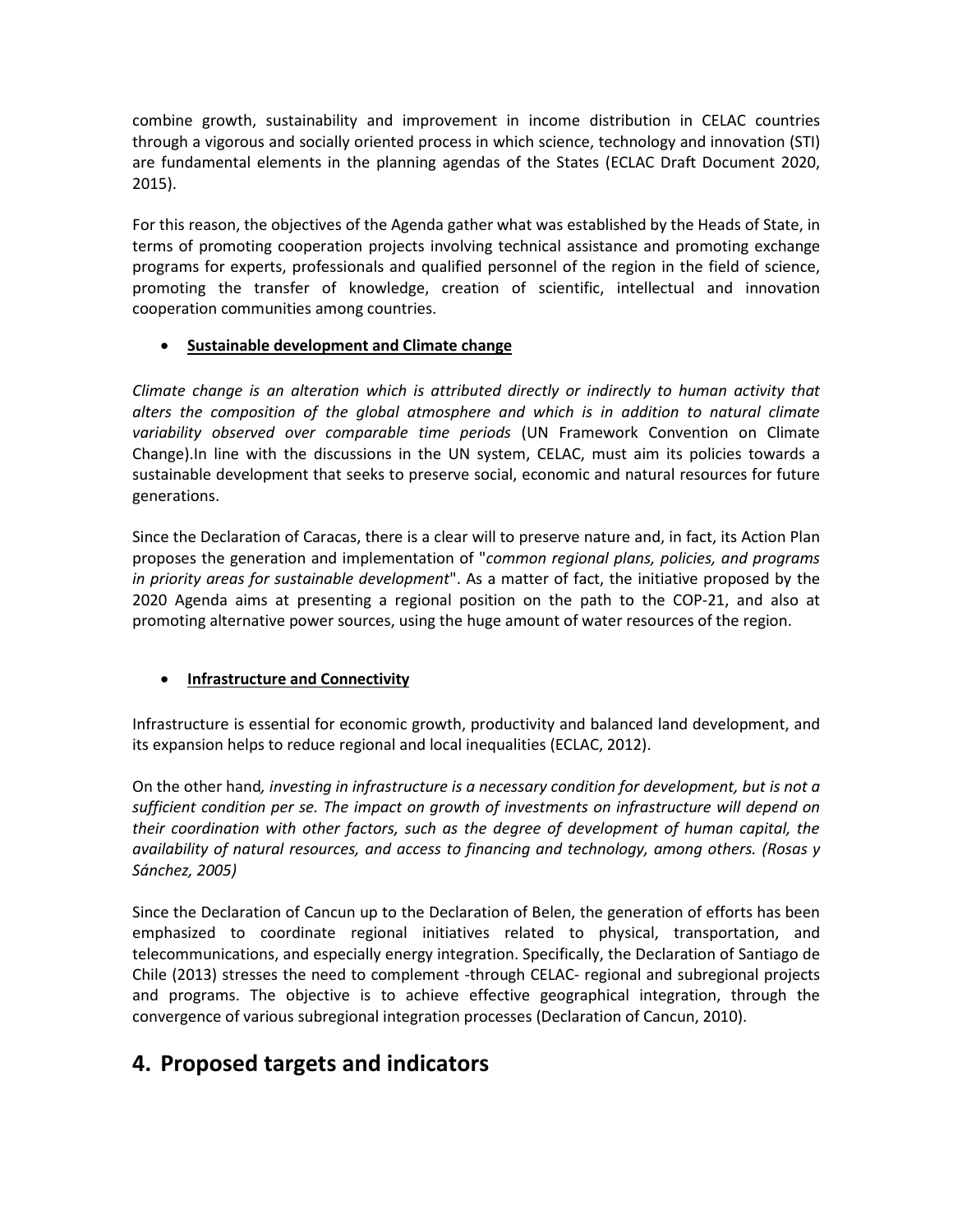Once the conceptual and declarative anchorage of the regional planning thematic areas has been established, it is necessary propose concrete objectives to implement them. We reiterate that this approach based on targets and indicators is a regional effort that expresses common interests, analyzed, discussed and agreed upon by technical and political spaces of this body.

#### <span id="page-6-0"></span>**Thematic Area 1: Reduce extreme poverty and inequalities**

The fight against poverty is a moral imperative and a region cannot be considered to be developed if it hasn't eradicated extreme poverty. In this regard, in recent years Latin America and the Caribbean shows progress and to achieve this, the region has addressed this problem from a comprehensive and multidimensional perspective.

Under this comprehensive treatment of poverty, we can highlight various achievements and challenges facing the region:

The 2000s have been highly encouraging in terms of economic development and poverty reduction. According to ECLAC, poverty in Latin America in 2013 stood at 28.1%, while extreme poverty or indigence reached 11.7%. These percentages correspond, to 165 million people in poverty and 69 million people living in extreme poverty, respectively. The countries with the largest number of poor people are: Brazil and Mexico.

Extreme poverty in the region dropped 6.4 points between 2002 and 2008, and 1.2 points from that year to 2013. Currently, the percentage of people living in extreme poverty has remained between 11% and 12%. However, those who came out of it reached a situation of "vulnerability"; that is, they run the risk of returning to be poor. Based on extreme poverty by income of the 17 countries for which data is available, three categories can be distinguished:

- The first group consists of: Uruguay, Argentina, Chile, Peru, Brazil and Costa Rica, these countries maintain a moderate level of extreme poverty by income of between 0.9% and 7.2%.
- In the second group we find: Dominican Republic, Guatemala and Honduras with high levels of extreme poverty ranging from 20.2% to 45.6%.
- In the third group: Colombia, Venezuela, Ecuador, Panama, El Salvador, Mexico, Bolivia and Paraguay, with poverty levels between 9.1% and 19.2

Reducing inequality remains a challenge for the region, because it still lacks a full democratization of the access to production factors, including water, land and technology; nevertheless, although there is no aggressive intervention in these critical variables to achieve greater redistribution of wealth, social transfers contribute significantly to close income and opportunity gaps in the population.

In recent years, these measures have contributed to substantially reduce disparities in Latin America and the Caribbean, although the region still shows the highest inequality in the world. In this context, the regional Gini coefficient constructed on income per capita had an unprecedented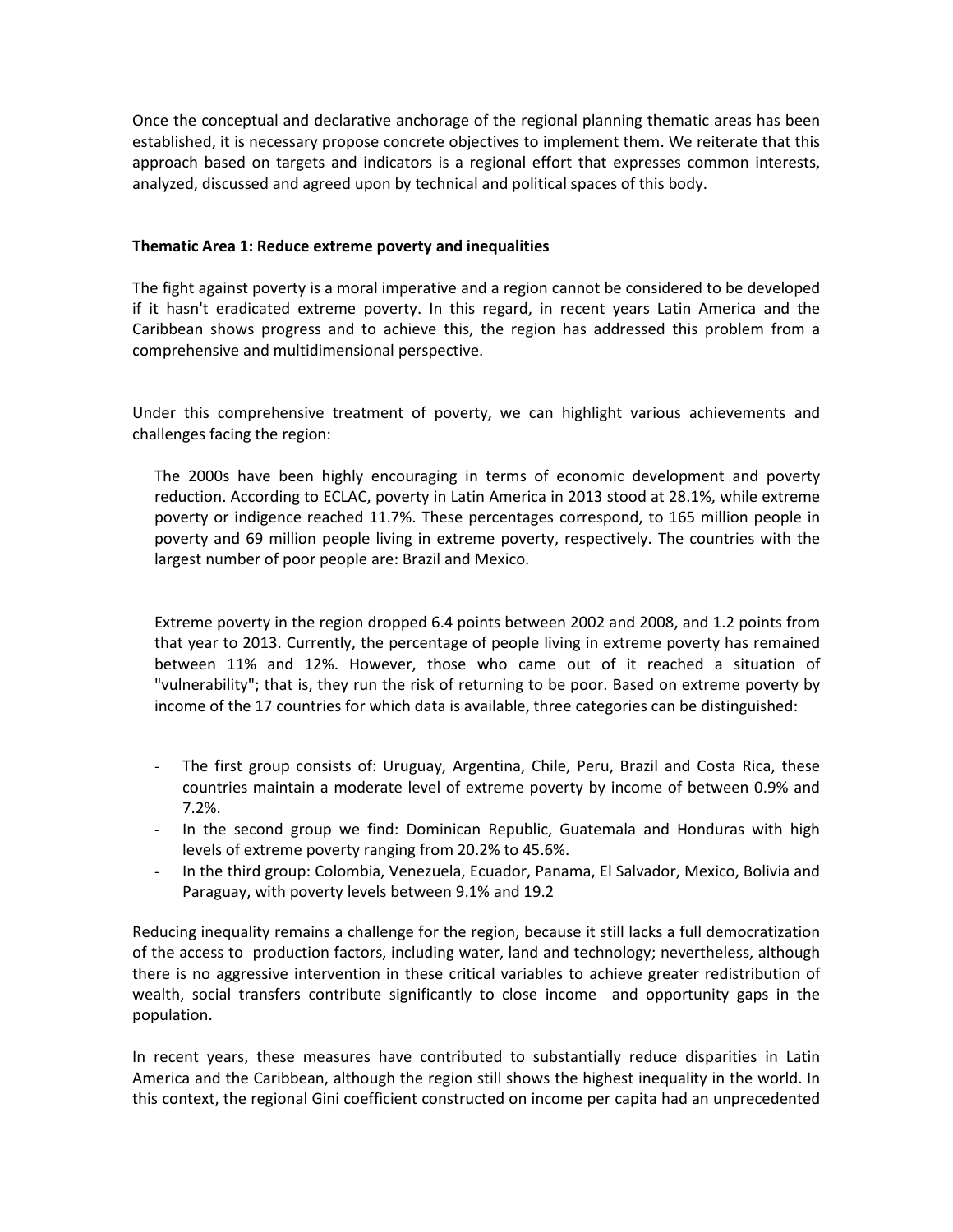decline. According to ECLAC (2014), between 2002 and 2013 the average Gini index fell about 10% from 0.542 to 0.486 with one condition, the reduction has not been equal and significant disparities still exist between countries in the region.

- In a first group we find: Uruguay, Venezuela, El Salvador and Peru. In this group, on average, the average per capita income of households in first decile relative to each of the first four deciles is recorded at 9.1 times.
- The second group consists of: Ecuador, Bolivia, México, Costa Rica, Chile and Panamá; in this group, on average, the average per capita income of households in first decile relative to each of the first four deciles is recorded at 13.9 times.
- In the third group: Paraguay, Colombia, Brazil, Dominican Republic and Honduras; in this group, on average, the average per capita income of households in first decile relative to each of the first four deciles is recorded at 18.7 times.

- Outside the monetary dimension of poverty, the most important challenges the region faces are:

Food Safety: Currently, the percentage of the population that does not meet a minimum level of energy consumption is between 5% and 23% in the countries of the region (ECLAC, 2013). Likewise, the lack of decent work is a key determinant of poverty. For 2012, the unemployment rate in the region was between 14.3% and 4.8% (ECLAC, 2013). However, while employment has increased at the regional level, underemployment still determines the (re)production of poverty. In large part this is because social security systems cover less than 66% in all countries of the region. This increases the economic vulnerability of the population and therefore the risk of falling into poverty depending on the employment opportunities available (ECLAC, 2013).

In this regard, the following targets and indicators are proposed: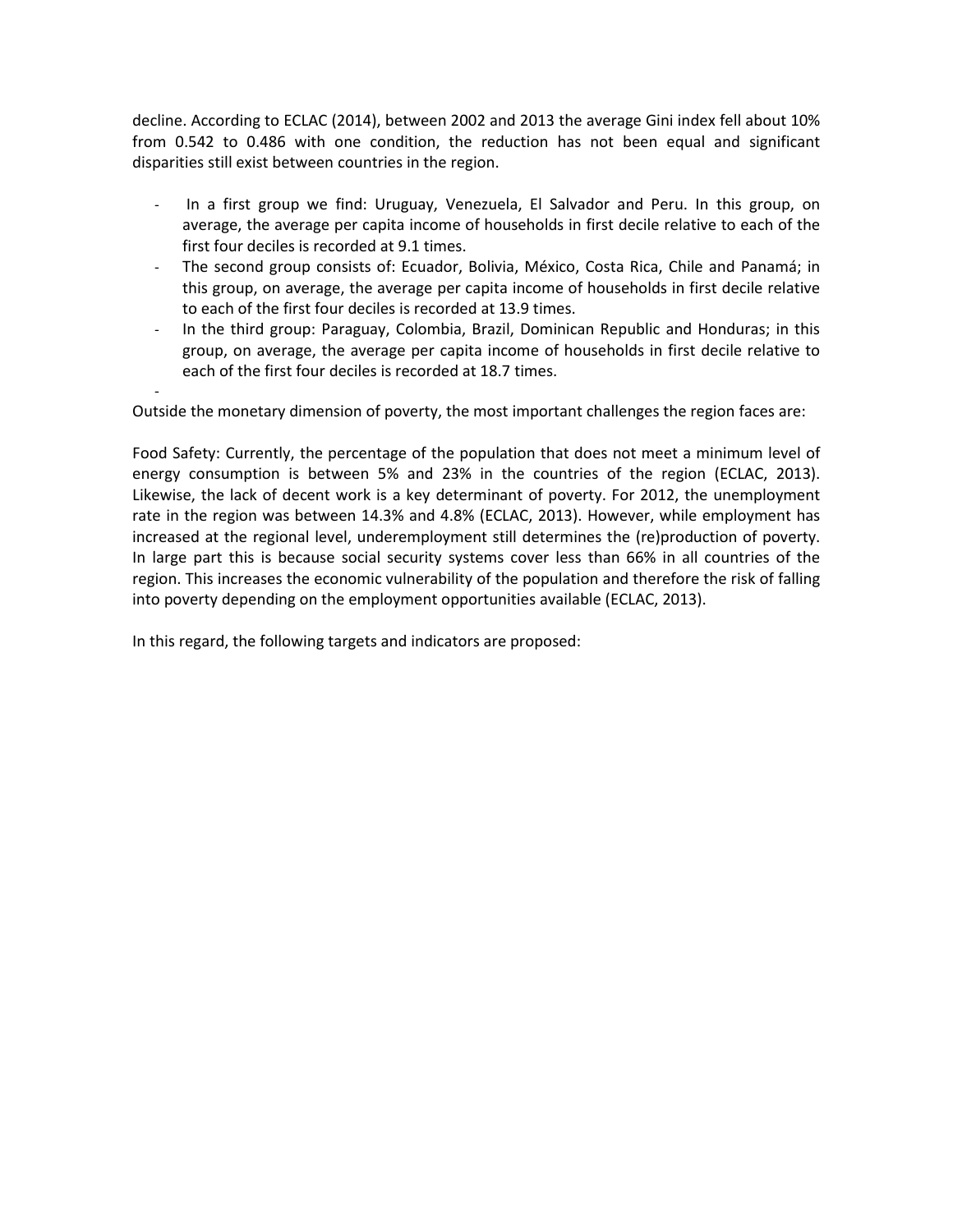| Goal                                                  | <b>Target Indicator</b>                | <b>Support Indicator</b>                                                     |
|-------------------------------------------------------|----------------------------------------|------------------------------------------------------------------------------|
| Reduce<br>extreme<br>poverty in the Region            | Incidence of extreme<br>income poverty | Incidence of extreme poverty (% of<br>population) - international comparison |
| Reducing inequality in Gini coefficient<br>the region |                                        | Ratio of average per capita household<br>income: 10 richest / poorest 40     |
| Reduce<br>informal                                    | Informal employment                    | Female unemployment rate                                                     |
| employment in CELAC.                                  | rate                                   | Youth employment rate                                                        |
|                                                       |                                        | security<br>social<br>Percentage<br>of<br>registration                       |

**Cuadro 1. Chart 1 Reducing extreme poverty and inequalities**

#### <span id="page-8-0"></span>**Thematic Area 2: Education, Science, Technology and Innovation**

In 2012, Latin America and the Caribbean increased preschool enrollment by 64% compared to 1999 (UNESCO, 2015), highlighting gaps in favor of urban areas and wealthier groups.

Regarding primary education, the percentage of young people aged 15 to 19 who completed this cycle went from 60% in 1990 to 94% in 2012 (ECLAC, 2014); while secondary education of young people aged 20 to 24 doubled their percentage from 26% to 59% for the same period (1990-2012). Despite the increase in access to primary and secondary education, challenges remain in terms of retention and completion; the dropout rate for 2012 in the countries of the Region reached 17% in primary and 18% in secondary, the latter increasing by almost three percentage points compared to the desertion registered in 1999. Children and young people who are more likely to not go to school/college or abandon it, are those who belong to poor families living in rural or marginal urban areas, many of which coincide in the fact that their mothers were not educated and their income is not enough to cover the basic needs of their families.

As for higher education, the gross enrollment ratio to 2012 of the countries of the region rose from 21.71% in 1990 to 43.41% in 2012. Significant disparities exist; according to ECLAC estimates, in 2010 the enrollment in higher education of people 18 to 24 years old accounted for half of the figure recorded in developed countries<sup>3</sup>. In the same vein, completion of higher education of young people 25 to 29 years of age for Latin America in 2010, reached only 0.7% of the poorest quintile, while in the richest quintile, it reached 18.3% (OREALC, 2013).

Moreover, in science and technology by 2011, investment in research in Latin America reached only 3.2% of the world total. Of this investment, Brazil accounted for 63%, Mexico 18% and Argentina 11%. Those three countries reach 92% of the total investment of the bloc (RICYT, 2013). On the other hand, the number of researchers increased by 71% from 2002 to 2011, year in which more than 271,000 researchers were recorded, also concentrated in Brazil, Mexico, Argentina and Colombia, representing 90% of the total number of researchers in the Region (RYCIT, 2013). Finally, from the total patent applications registered in these countries, most belong to non-

<sup>&</sup>lt;sup>3</sup>While the relationship between the level of development of countries and the expansion of higher education is neither linear nor mechanical, it is important to consider it to assume that there is still much progress in this respect.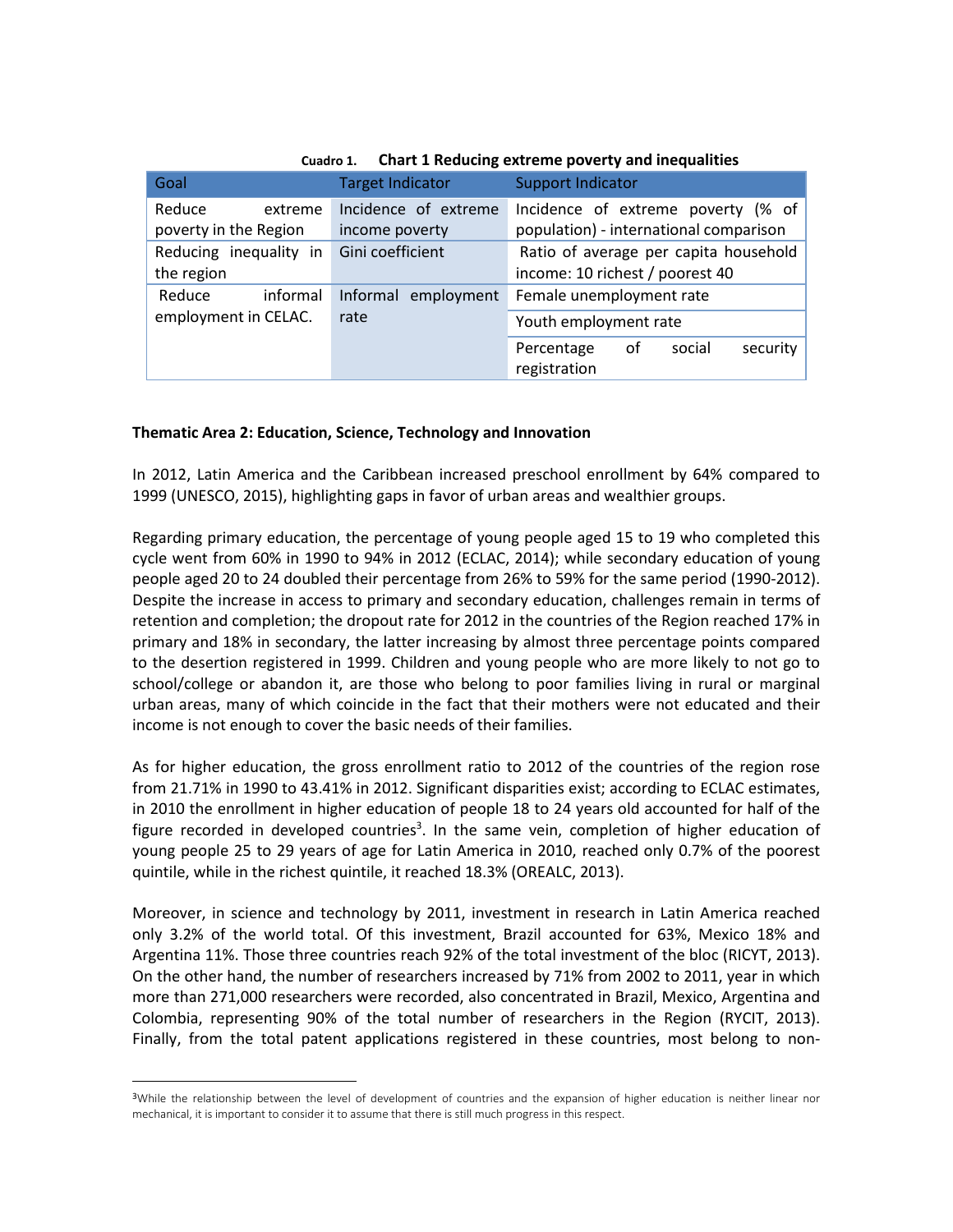residents: in Mexico that value reaches 92% in Argentina 86% and in Brazil 76% (RICYT, 2013). The data related to the granting of patents confirms that Brazil is the leader in the region.

Given this situation, CELAC's 2020 Agenda within the education, science, technology and innovation thematic areas raises the following goals:

| Goal                                                              | <b>Target Indicator</b>                                                                                                                                                                      | <b>Support Indicator</b>                                                                              |
|-------------------------------------------------------------------|----------------------------------------------------------------------------------------------------------------------------------------------------------------------------------------------|-------------------------------------------------------------------------------------------------------|
| Increase the<br>percentage of people                              | Percentage of people* with<br>complete secondary<br>education.<br>*Age range shall be approved by the<br>member countries of CELAC<br>(Summary of deliberations Quito<br>June, 29 - 30 2015) | Percentage of PUBLIC expenditure<br>on education relative to GDP.                                     |
| that have completed<br>secondary education.                       |                                                                                                                                                                                              | enrollment/attendance<br>Net.<br>in<br>preschool rate                                                 |
|                                                                   |                                                                                                                                                                                              | Percentage of people that have<br>completed primary school                                            |
| Increase<br>gross<br>enrollment<br>rate<br>in<br>higher education | Gross enrollment<br>rate<br><i>in</i><br>higher education                                                                                                                                    | Percentage of PUBLIC expenditure<br>higher education relative to<br>on<br>GDP.                        |
|                                                                   |                                                                                                                                                                                              | Graduation<br>higher<br>rate<br>in<br>education                                                       |
|                                                                   |                                                                                                                                                                                              | Scholarship rate in higher and<br>graduate education at the regional<br>level per 100,000 inhabitants |
| Increasing investment                                             | Percentage of public                                                                                                                                                                         | Rate of technology patents of                                                                         |
| research<br>and<br>in.                                            | expenditure on R&D* relative                                                                                                                                                                 | national origin granted by national                                                                   |
| development<br>as<br>a                                            | to GDP                                                                                                                                                                                       | offices per 1,000,000 inhabitants                                                                     |
| percentage of GDP in                                              |                                                                                                                                                                                              |                                                                                                       |
| the region                                                        | *The countries of the region should<br>standardize the concepts and<br>methodology for calculating the indicator<br>(summary of Deliberations, Quito June 29<br>$-302015$                    |                                                                                                       |

#### **Cuadro 2. Chart 2. Science, Technology and Innovation.<sup>4</sup>**

#### <span id="page-9-0"></span>**Thematic Area 3: Sustainable Development and Climate Change**

 $\overline{a}$ 

The environmental situation on the planet shows the consequences we face as a civilization to the effects of climate change, ranging from the accelerated loss of biodiversity, melting of glaciers, the high recurrence of increasingly intense weather events, migration processes due to extreme weather conditions, impact on agriculture and the organization itself of societies to the possible disappearance of small islands and archipelagos. These effects, which are the historical result of a production model that is based on the indiscriminate exploitation of nature as a provider of resources and in turn, recipient of waste, have an impact on ecosystems and societies, endangering future generations.

<sup>4</sup> Member countries of CELAC have expressed the need to incorporate in the measurement of this thematic area, quality of education issues as well as increasing and improving the measurements of preschool and elementary education.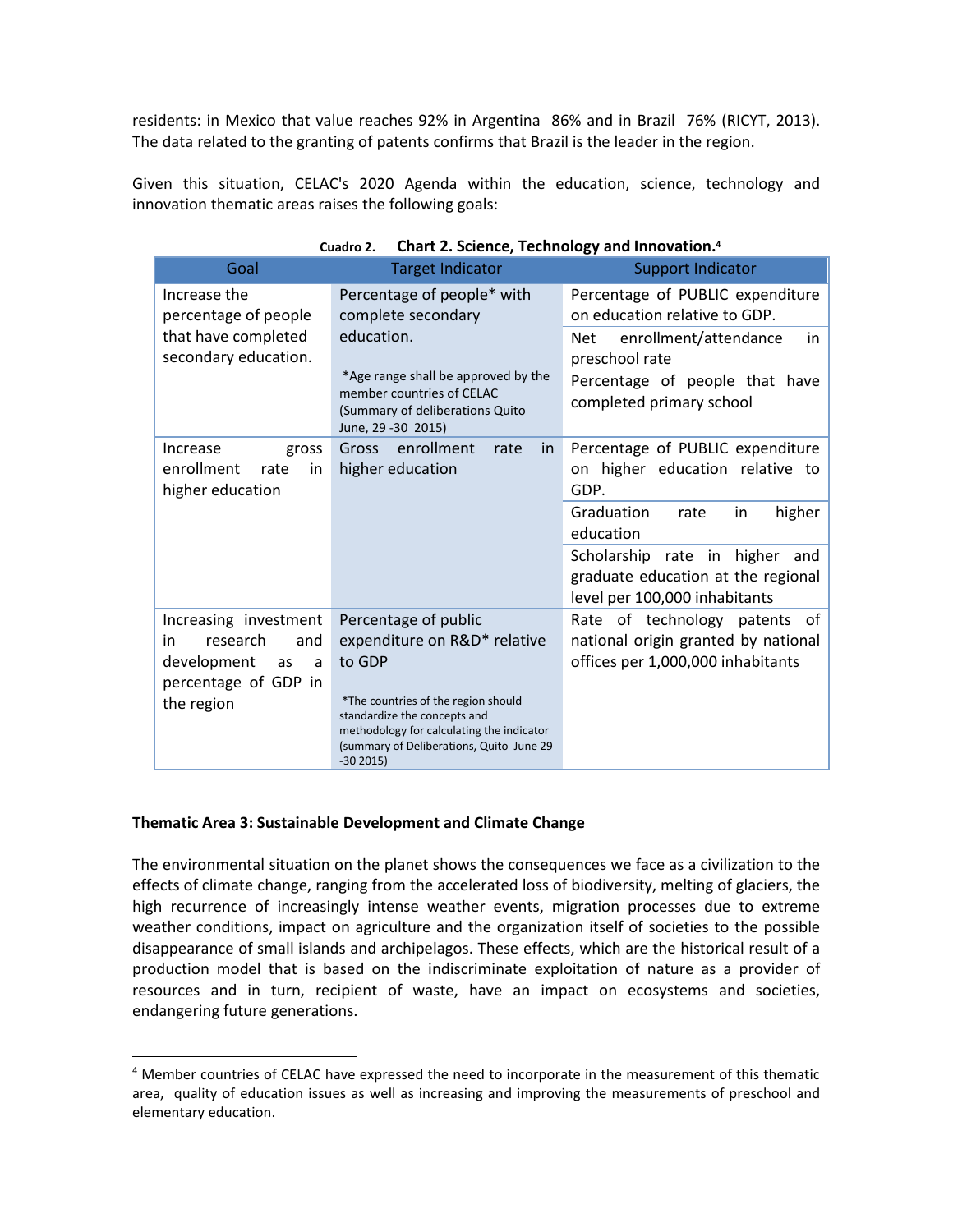Faced with this reality, it is worrying to note the low level of compliance with international agreements to fight climate change, reflected in the limited political will to bring about changes in the forms of production and consumption, as well as the minimum allocation of economic resources needed for the implementation of mitigation and adaptation measures on the effects of climate change (UNCSD, 2012).

Regionally, Latin America and the Caribbean is the most biodiverse area on the planet . According to the Global Biodiversity Outlook report, 10 of the 12 countries in South America have a rate of Biological Diversity higher than 0.600, representing 83% of the countries in the region. When we analyze this world index, it shows that only 47 of 190 countries in the world meet or exceed this level (0.600), that is, 25% of countries worldwide <sup>5</sup>(CBD, 2010).

The Millennium Development Goals, <sup>6</sup> show considerable progress in the region in some environmental areas. Joint action is important, such as reducing deforestation rates. Between 1990 and 2005, close to 69 million hectares of forests were lost, equivalent to 7% of the forest cover in the region. Finally, we can point out in the last few years events related to climate, which has become one of the most important global problems. More and more, the scientific community generates evidence on the direct or indirect impact negative human interventions have had on the environment, altering the composition of the global atmosphere, in addition to natural climate variability observed during comparable time periods (UN Framework Convention on Climate Change). The climate crisis is not only a technological or economic problem, but a political and cultural issue that requires a fundamental change, with an ethical, political, and cultural horizon of equity and social justice to balance consumption and redistribution in terms of finite planetary resources (Correa, 2015). These strategies of political positioning of actions aimed at adaptation and mitigation of climate change must transcend national borders and help strengthen regional principles of environmental sustainability.

Defining a regional position, within the framework of the Community of Latin American and Caribbean States is part of a strategy, not only to strengthen the voice of the region in the negotiations and discussions on climate change, but also to consolidate positions and consensus in wider negotiation spaces such as the Group of 77 and China and the Group of Developing Countries with similar thinking, among others.

A goal and an indicator are proposed for this thematic area in the information in the chart below:

<sup>5</sup> The value of this index is measured from 0 (zero), minimum presence of biodiversity to one (1), maximum concentration (CBD, 2010). 6 Advances in Environmentally Sustainable Development in Latin America and the Caribbean "(United Nations, 2010).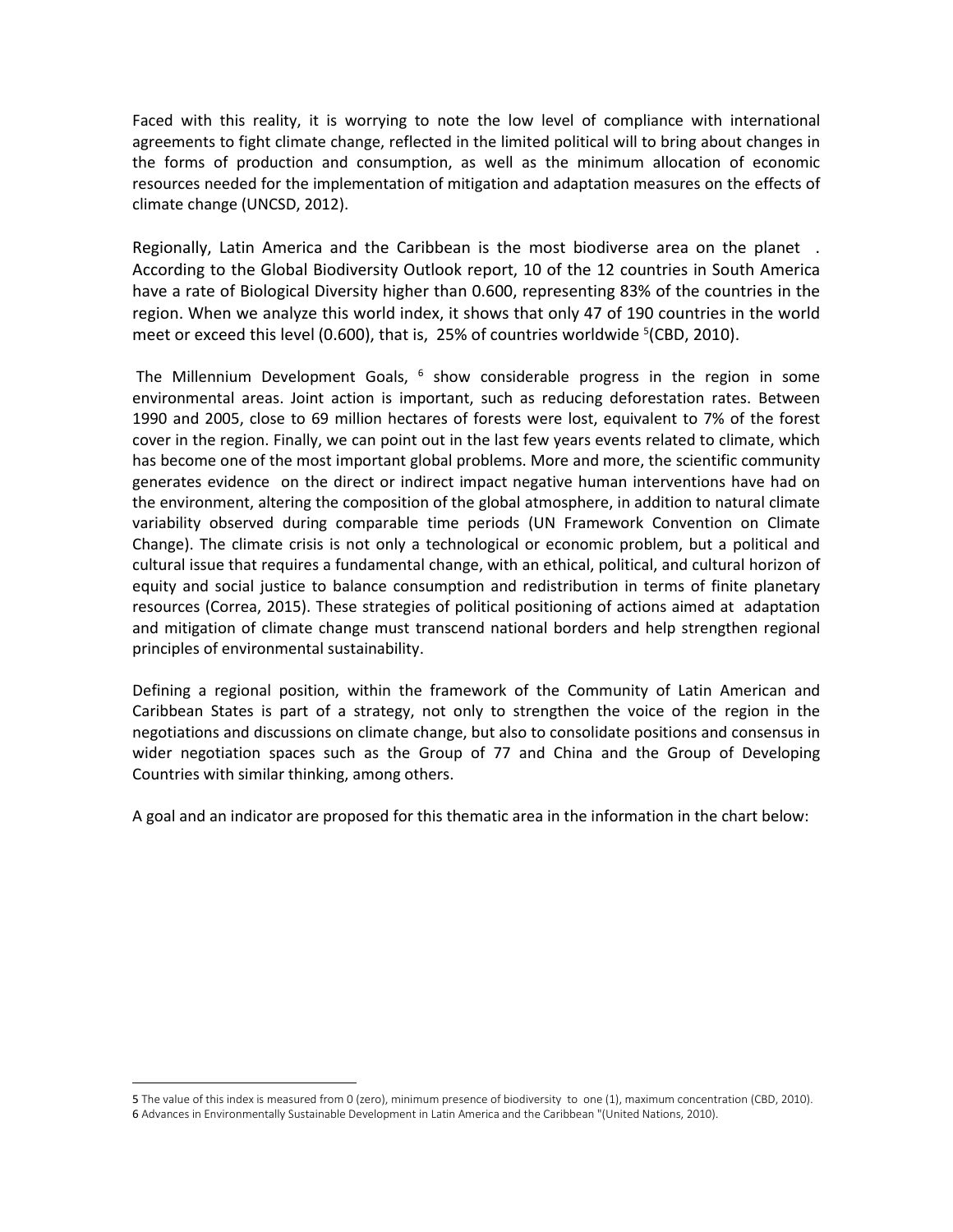| Cuadro 3.<br>Chart 3. Environment and Climate Change |                                |                              |  |  |
|------------------------------------------------------|--------------------------------|------------------------------|--|--|
| Goal                                                 | <b>Target Indicator</b>        | <b>Support Indicator</b>     |  |  |
| Increase the current                                 | Proportion of terrestrial and  | Proportion of forests at the |  |  |
| terrestrial and coastal                              | marine-coastal territory under | regional lever under         |  |  |
| marine area under                                    | conservation or sustainable    | conservation or sustainable  |  |  |
| conservation or                                      | management.                    | management                   |  |  |
| sustainable                                          |                                | Joint regional position      |  |  |
| management                                           |                                | towards the COP-21 in        |  |  |
|                                                      |                                | December 2015, Paris.        |  |  |

**Cuadro 3. Chart 3. Environment and Climate Change<sup>7</sup>**

#### <span id="page-11-0"></span>**Thematic Area 4: Infrastructure and Connectivity**

 $\ddot{\phantom{a}}$ 

The economic infrastructure of a country is understood as the stock of productive facilities: roads, airports, bridges and dams for power generation, water and sanitation. (ECLAC, 2014). Moreover, connectivity -related to infrastructure- is a structure that consists of a network of corridors used to move goods, services, information and people (ECLAC). These infrastructures, have positive effects on the economic and social spheres, thus they are vital for the promotion of economic and productive activities <sup>8</sup> (Rozas, ECLAC, 2005).

In this regard, Carciofi and Gaya (2011) demonstrate the existence of an unmet demand for services to be generated by infrastructure in the Region and point out that reducing the gap between demand and stock of infrastructure would require an increase in regional investment, that if sustained, it could be closed by 2020. However, Fay and Morrison (2007), show that the percentage of regional GDP spent on infrastructure investment has decreased compared to previous periods since for 2007-2008 it reached 2.3% that is 1.7 percentage points lower than that recorded between 1980-1985.

For this reason, there is a need to increase the levels of investment that must be within a range of 4 to 6 percent of the regional GDP, (Fay and Morrison, 2007). Investment in areas such as water and sanitation, energy, telecommunications and transportation are fundamental pillars in terms of promoting investment in infrastructure for the region, especially because these are sectors that help reducing the cost structure required by investments and to ensure an efficient movement of goods and flow of information.

On energy, Sanchez (2010), has made evident that there are significant gaps in coverage between Latin America and the Caribbean, noting especially that **no country in the region supplies its population by 100%.** Bolivia, Peru and Ecuador are the countries facing the biggest challenges in the energy field, and the analyzed data shows that until 2010, 68, 76 and 86% of the population was supplied, respectively. This contrasts with the cases of Chile, Brazil and Uruguay, where there is a higher percentage of coverage.

<sup>&</sup>lt;sup>7</sup> Member countries have expressed the need for a larger number of indicators that account for: water availability, biodiversity, risk management and emissions linked to climate change.

<sup>8</sup>Calderon and Servén (2004) show the positive impact on the Gini coefficient of the provision of infrastructure. While Ferro and Lentini (2008) analyze the "social impact of the infrastructure for health and transportation of people", FAL Bulletin No. 268, Santiago, Chile.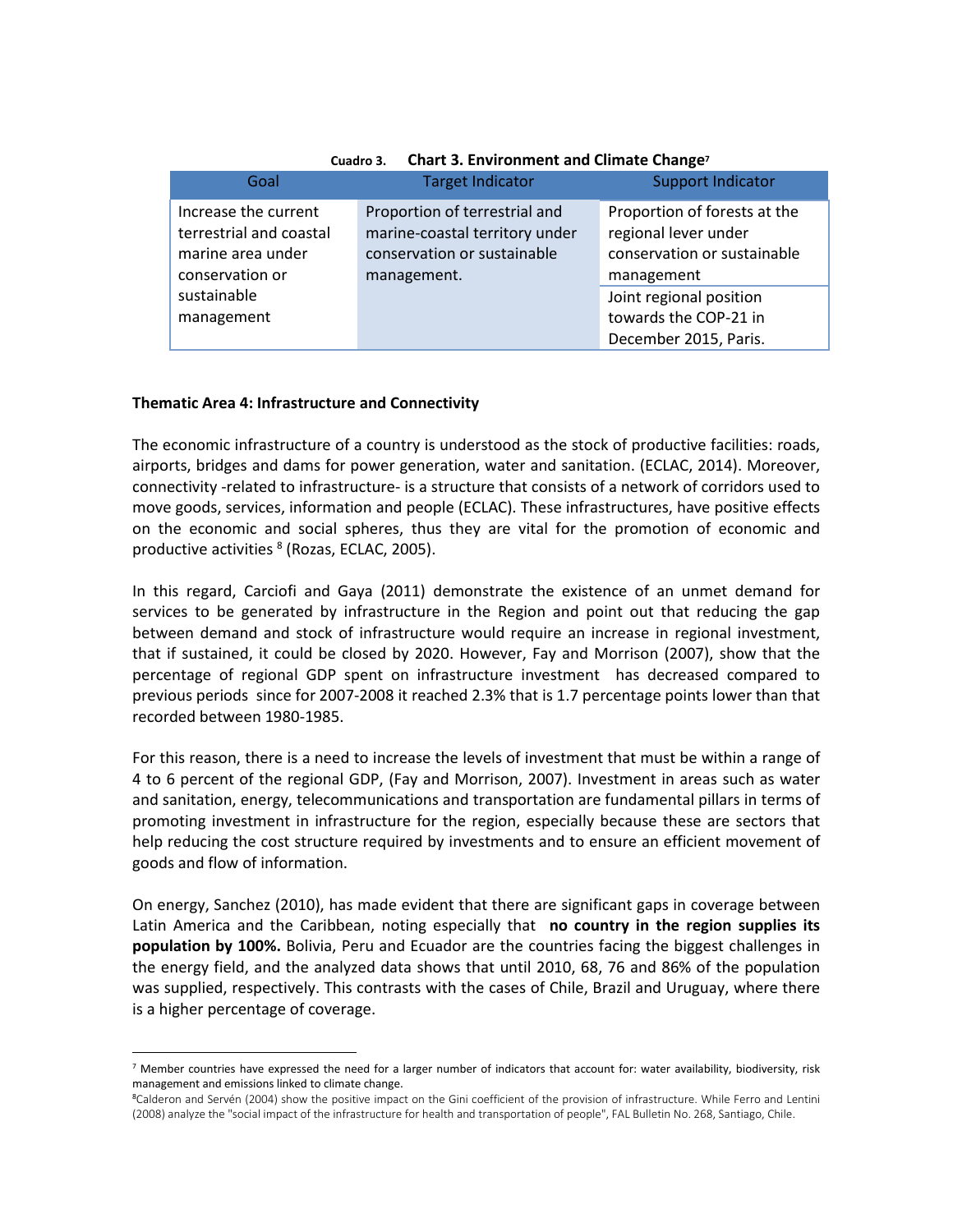Telecommunications represent another challenge of the infrastructure and connectivity component when we recognize that the current levels of coverage are quite deficient. In some cases such as internet access, countries like Paraguay and Bolivia have connections per 100 inhabitants lower than one. Generally, persistent inequalities of access, investment and maintenance of telecommunications among countries, represent a major challenge for the region, especially considering that telecommunications are increasingly necessary elements to foster the growth of a country.

Finally in transportation, the World Economic Forum, in its Global Competitiveness Report 2013- 2014  $9$  shows that the regional average for transport infrastructure quality is 0.4 points below the world average that reached a score of 4.3. This is a source of concern, since what is optimal is not reach the average, but to reach high levels in the quality of regional infrastructure. Overall, the largest gaps observed in the region are railways infrastructure and, to a lesser extent, paved roads.

The definition of objectives for regional development and the satisfaction of basic and productive needs, help ensure not only the sustainability of the services provided to the population, but also foster endogenous development in the region. For the infrastructure and connectivity thematic area the following goals are proposed:

| Goal                                                                                               | <b>Target Indicator</b>                                                                                                                                                                                                                                   | <b>Support Indicator</b>                                                                         |
|----------------------------------------------------------------------------------------------------|-----------------------------------------------------------------------------------------------------------------------------------------------------------------------------------------------------------------------------------------------------------|--------------------------------------------------------------------------------------------------|
| Increasing<br>investment in<br>transportation<br>infrastructure,<br>energy,<br>telecommunications, | of a<br>investment<br>Percentage<br>in.<br>transportation infrastructure in relation<br>to GDP, within the countries of CELAC                                                                                                                             | Percentage of regional<br>and national electricity<br>coverage                                   |
|                                                                                                    | Percentage of investment in energy<br>infrastructure in relation to GDP, within<br>the countries of CELAC                                                                                                                                                 | Proportion of households<br>with broadband internet<br>over total households                     |
| water and sanitation<br>in the region                                                              | of the contract of the contract of the contract of the contract of the contract of the contract of the contract<br>investment<br>Percentage<br>in.<br>telecommunications infrastructure<br>in<br>relation to GDP, within the countries of<br><b>CELAC</b> | Percentage of<br>households without<br>access to sanitation                                      |
|                                                                                                    | Percentage of investment in water<br>infrastructure in relation to GDP, within<br>the countries of CELAC                                                                                                                                                  | Percentage of<br>households without<br>constant access to piped<br>water within the<br>household |
|                                                                                                    | Percentage of investment in sanitation<br>infrastructure in relation to GDP, within<br>the countries of CELAC                                                                                                                                             |                                                                                                  |

#### **Cuadro 4. Chart 4. Infrastructure and Connectivity<sup>10</sup>**

<sup>9</sup>Notably, the Report of the World Economic Forum considered 148 countries worldwide, but does not include Belize.

<sup>{</sup>ut1 } Member countries have expressed the need to include in the measurement of this thematic area, topics on internet use and investment in infrastructure at the regional level. (Meeting of planning and statistics authorities held in Quito (2015))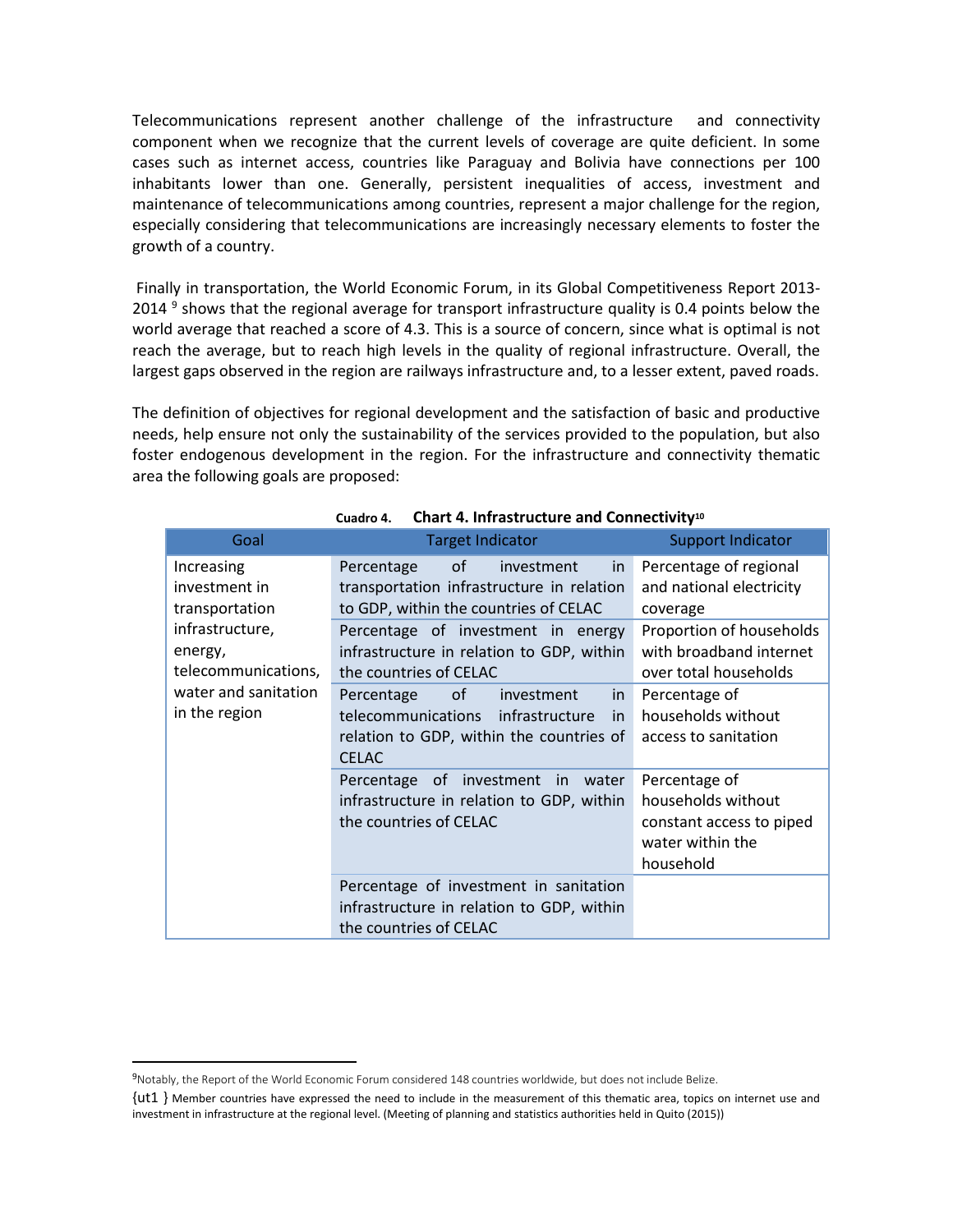# <span id="page-13-0"></span>**5. Regional conditions for development: financing**

## **International Reserves**

International reserves are essential to achieving sustainable development, they help countries to respond adequately to emerging situations beyond the control of the authorities, be they environmental or economic crisis situations which require immediate intervention. In this context, developing countries in Latin America have \$ 760 billion in accounts in the United States, these funds represent most of the reserves of the region and could be mobilized for its own development.

Latin American countries have embarked on an initiative called *"Latin American Reserves Fund-FLAR"* with the purpose of having monetary reserves as a bloc of countries. The investments of the countries contributing to this fund are concentrated mainly in the United States, from which, 55% of the investments are concentrated in North America, while 5.2% of the total was invested in Latin America, 27.41% in Europe and 6.8% in Asia and Australia<sup>11</sup>.

## **Development banks**

 $\overline{a}$ 

A generic concept of financing of development is defined as *"the existence of credit banks engaged in financing long-term investment projects considered as priorities by the national, regional or global government policies"* <sup>12</sup> .

In the case of achieving Sustainable Development Goals (ODS) in middle-income countries, financing for development is part of the challenge of transforming the more traditional forms of financing for development, such as " *Official Development Assistance (ODA) , with the emergence of new actors, mechanisms and funding sources. The latter category contains the new donors who are not members of the Committee for Development Assistance, innovative financing mechanisms and climate funds, among others. These now play a more powerful and visible role in financing for development "*(ECLAC, 2015).

The economic outlook for Latin America and the Caribbean has changed radically in recent years. In 2014, the region recorded its lowest growth rate in four years  $^{13}$  . In this new scenario, if our countries want to boost growth they will have to rely on their own engines.

## **Financial support from Development Banks**

Financial institutions for development cover a wide range of organizations operating at the global, regional, subregional and national levels. While each of these institutions has its own specialty and operating mode, they contribute, to greater or lesser extent, to economic and social

<sup>&</sup>lt;sup>11</sup> Central Bank of Ecuador, Proposal for strengthening the Latin American Reserve Fund FLAR, in December 2014.

<sup>12</sup> ROUGIER, Marcelo. La banca de desarrollo en América Latina: Luces y sombras de la industrialización de la región. Fondo de cultura económica de Argentina, S.A. Primera edición, 2011. Pp. 14,15.

<sup>13</sup> INTER-AMERICAN DEVELOPMENT BANK IDB Annual Report, Panorama for Development Effectiveness, March 2015.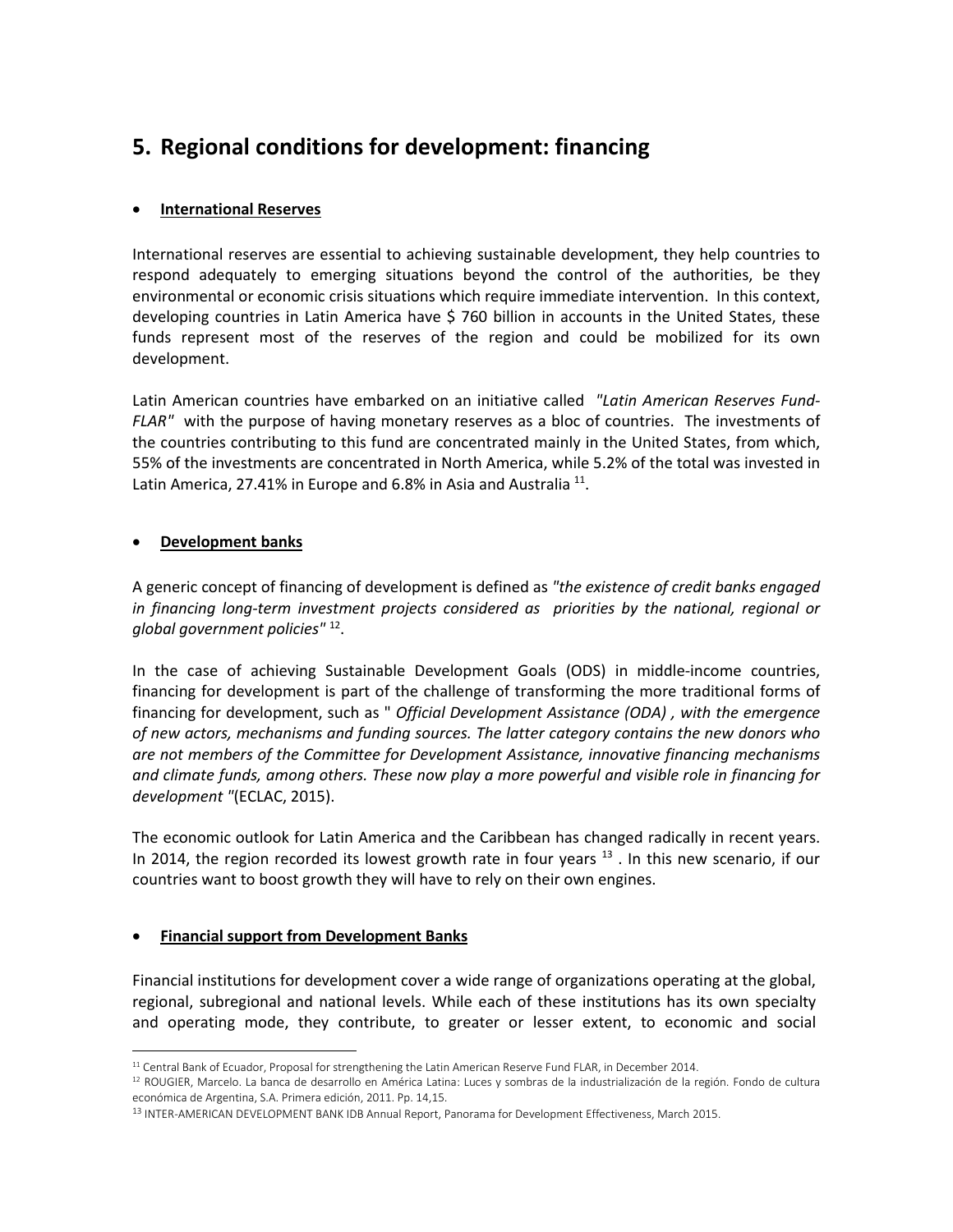development by mobilizing financial resources, the creation of technical, institutional and knowledge capacity, and the provision of global, national or regional public goods, as appropriate.

Bank lending in Latin America and the Caribbean is the most important source of financing for companies and households in the region. Unfortunately, credit is scarce, costly and volatile. Latin American reality shows a significant deficit in access to credit not only for the mentioned variables, but because the size of the financial sector is small and therefore the indicators of inequality in financing increase either on the low access side or the high intermediation costs side of banks in Latin America. Beyond the relationship between average GDP per capita and access, other factors, such as inequality in income distribution, macroeconomic and institutional aspects, are also key in determining the level of access to financial services<sup>14</sup>.

With these characteristics and under the idea that there is a failure in the credit market given the absence of financing for regional, productive development projects and SMEs, is very important to consolidate regional strengthening towards this sector. Those countries with excessive external indebtedness or that are non-middle income, have failed to maintain credit sustainability. Additionally, to this issue we can add the fact that possibilities of access to credit to finance projects that create or strengthen SMEs is virtually zero.

The Andean Development Corporation (CAF) and the Inter-American Development Bank (IDB) are the most important development banks in the region. They are the entities with the higher level of credits granted to finance regional projects.

The role of development banks in Latin America has had a new change of perspective in recent years (ALIDE, 2010; ECLAC, 2012): between 2000 and 2009 their credit portfolio grew at a rate of 15% per year, thus it tripled its value, reaching nearly \$ 600 billion in 2009. These data reflect a change of perspective regarding the role of development banks, which associated first tier lending institutions to a notion of inefficiency. One reason for this change is the recognition of the role of development banks in financing economic and social demands, but other factors may also help to explain the return of development banking as a major player in the productive sector: the lack of interest of first tier private banking to channel funds from second-tier banking, the specialization of development banking in sectors or types of companies where the private banks lack experience or the evidence that the selection of clients from private entities differs from the target population of development banking <sup>15</sup>.

The evolution of public and development banking also raises questions regarding a better regulation. On the one hand, public banking is usually guaranteed by the Treasury, and does not need the usual prudential regulation (including capitalization levels), since it practically has the State as guarantor, on the other hand, in the case of development banking, this problem is remedied in part by the nature of their mission. Today it has finally been acknowledged that development banking should not compete but complement private banking, and we cannot demand from it a similar financial return: the evaluation of its performance cannot be restricted

<sup>14</sup> Unlocking Credit: The Quest for Deep and Stable Bank, Inter-American Development Bank, Buenos Aires, AR c2004 Inter-American Development Bank.

<sup>15</sup> LEVY YEYATI Eduardo, MICCO Alejandro, PANIZZA Ugo, A reappraisal of State-Owned Banks, Febrero 2007, recovered from http://www.researchgate.net/publication/227351089\_A\_reappraisal\_of\_State-Owned\_Banks. (Levy-Yeyati et al., 2004).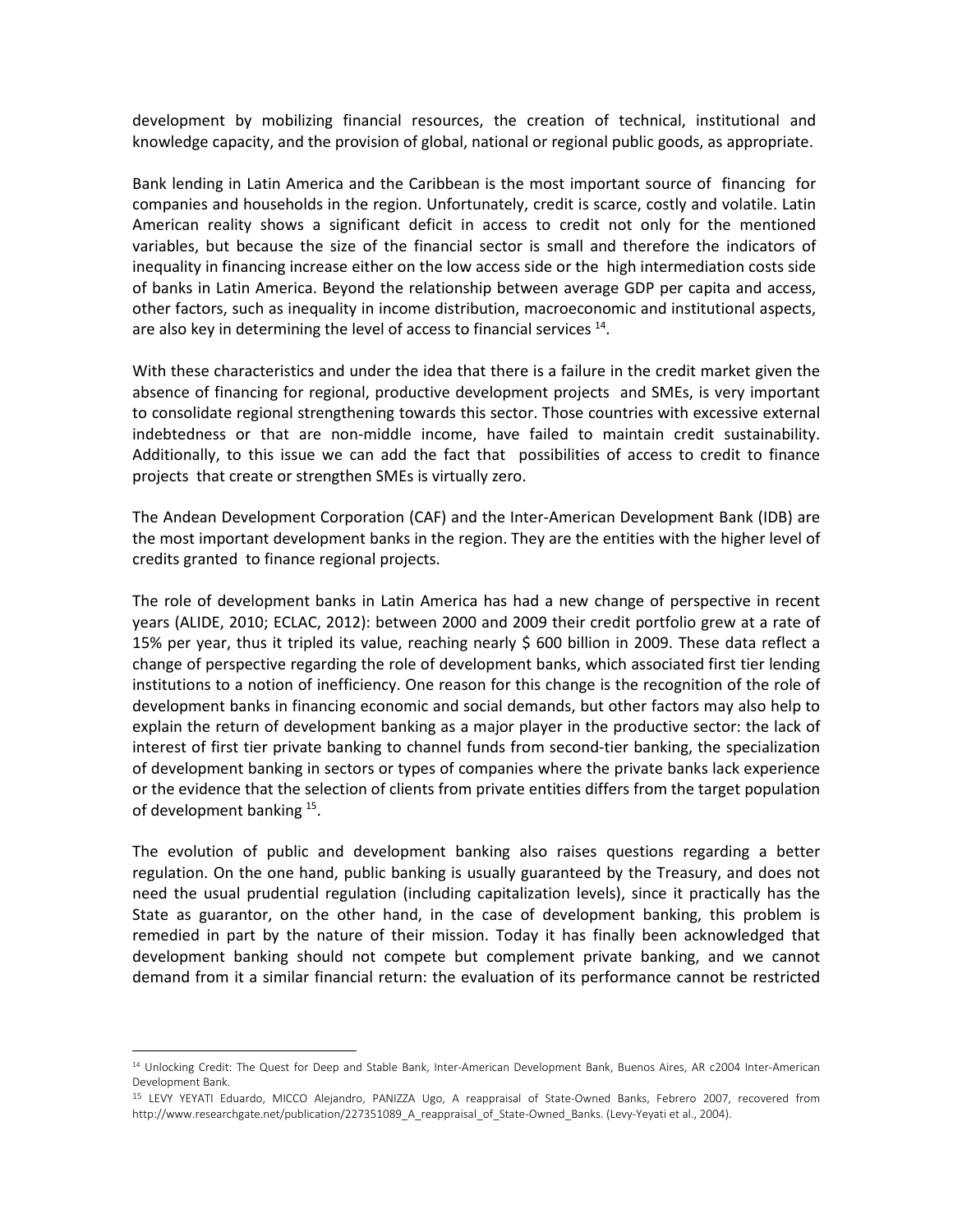by parameters similar to those used by private banks, particularly when it comes to the promotion of strategic, innovative sectors or with high growth potential<sup>16</sup>.

### **Share of investments in Latin America and the Caribbean**

"*The current 'non financial system' of the world is characterized by instability. In the absence of global solutions, a series of regional monetary cooperation agreements to address this instability* has emerged<sup>117</sup>. One of the alternative ways of access to financing sources is the diversification of investments made in Latin America and the Caribbean. Efforts should be made for an upward trend, progressively until it becomes possible for the currency in which the portfolio is invested to be changed.

Latin America and the Caribbean have suffered a negative shock in terms of inflows of foreign investment, so that by the year 2014, the investment amount was US\$ 146.48 present million dollars, representing a 13.21% drop compared to the same period in 2013. On the other hand the reserves of the countries of the Region are stable with respect to 2013, showing a slight increase of 3.28%.

Under this situation, and given the serious financing problems of middle-income countries and developing countries belonging to CELAC, it should be a priority of this Agenda to build and expanded stabilization fund (that could use the proposed Latin American Reserve Fund- FLAR concept) to resolve the problem of access to credit for their members and provide adequate safeguards to neutralize the economic effects.

Keeping reserves of a country as the main source of monetary backing, and additionally generate new levels of income to support levels of future indebtedness and provide fiscal sustainability, is one of the most important measures of economic policy in the agenda of the countries of the region, with a view to maintaining economic growth in times of crisis.

#### **Payment systems and Intra-regional Trade**

 $\overline{a}$ 

A payment system is an alternative to make transactions, a set of instruments, banking procedures and, generally, interbank fund transfer systems that ensure the circulation of money. Regional payment systems are international mechanisms designed to facilitate the execution of payments between residents of the countries that signed it. An alternative to be considered is to build a regional electronic payment system, through which customers of banks could make and receive wire transfers from regional funds in dollars or in the particular currency determined among members of CELAC, for example.

Regional payment systems involve beneficial effects to the extent that they reduce transaction costs of interregional trade and create incentives for greater macroeconomic cooperation.

<sup>16</sup> Latin American Economic Outlook, recovered from http://www.latameconomy.org/es/outlook/2013/financing-smes-in-latinamerica/the-role-of-public-financial-institutions-in-financing-smes/.

<sup>&</sup>lt;sup>17</sup> Barbara Fritz, Andre Biancarelli and Laurissa Mühlich, REGIONAL PAYMENT SYSTEMS, A comparative perspective on Europe and the developing world.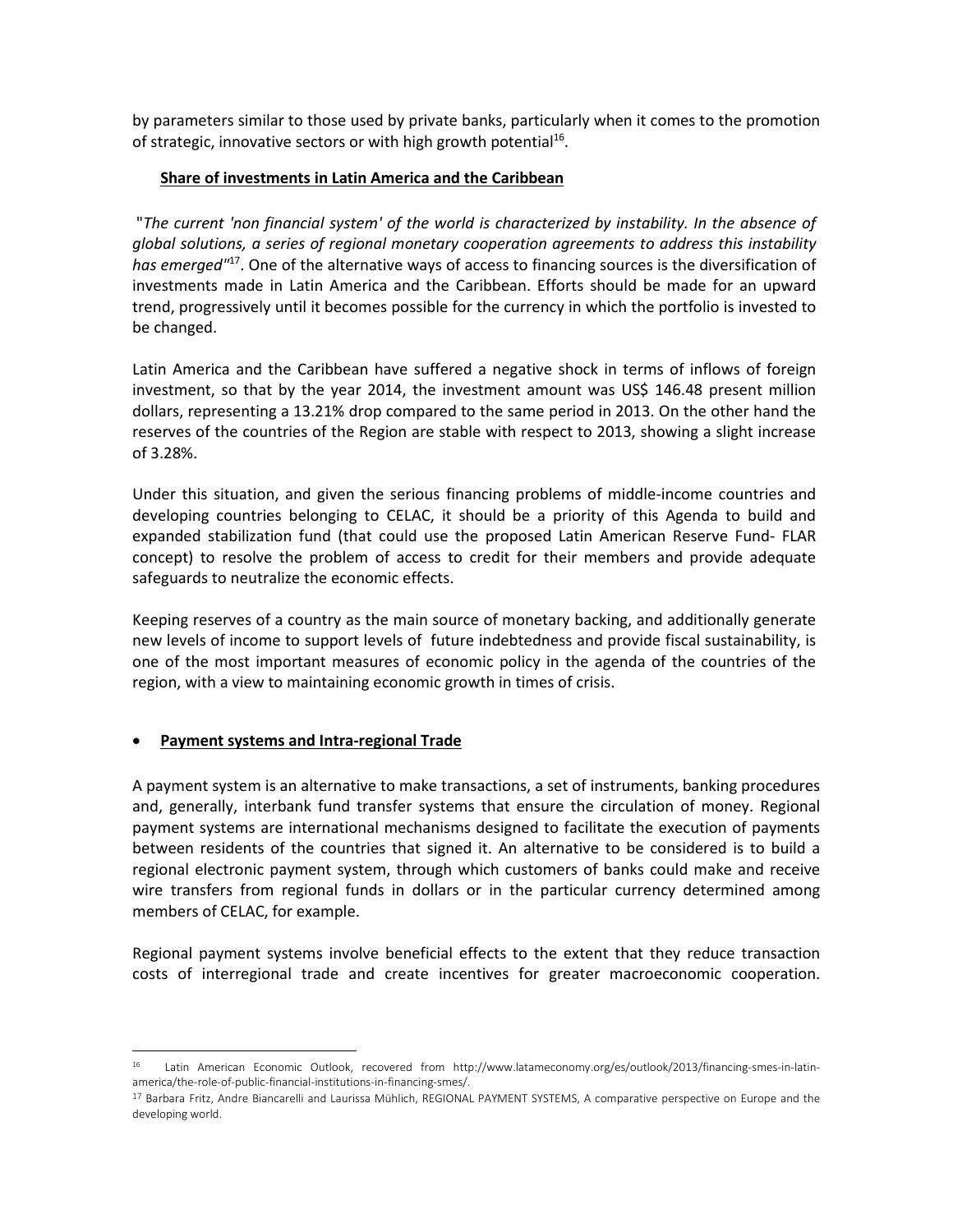However, their contribution to macroeconomic stabilization depends on the specific design of each regional agreement <sup>18</sup>.

Currently, there is no interconnection between payment systems in the region. International transfers made by countries go through an extra-regional, usually US, correspondent bank. For 2012, transfers accounted for USD 1.757 billion, which went through the US Federal Reserve<sup>19</sup>. The ideal situation for cooperation and financial integration would be to create a regional paying and clearing body, interconnected payment systems, a regional unit of account and an alternative messaging system. With this we can expect a reduction of administrative, financial and transactional costs; mitigation of foreign exchange, credit and liquidity risks; encourage the use of local currencies in payment systems to achieve financial sovereignty and freedom to make decisions according to our needs, and savings in the use of foreign exchange.

In Latin America, through the Regional Unitary System of Clearing of Payments (SUCRE), in 2013, processed 44% of interregional trade of goods of ALBA, while ALADI processed 3.6% of trade (SUCRE Regional Monetary Council). We suggest increasing the use of these Payments Systems in order to reduce transaction costs, have foreign exchange savings and boosting intra-regional trade.

<sup>&</sup>lt;sup>18</sup> Barbara Fritz, André Biancarelli y Laurissa Mühlich, SISTEMAS REGIONALES DE PAGO, Una perspectiva comparativa sobre Europa y el mundo en vías de desarrollo.

<sup>19</sup> -WTO International Trade Statistics, 2012.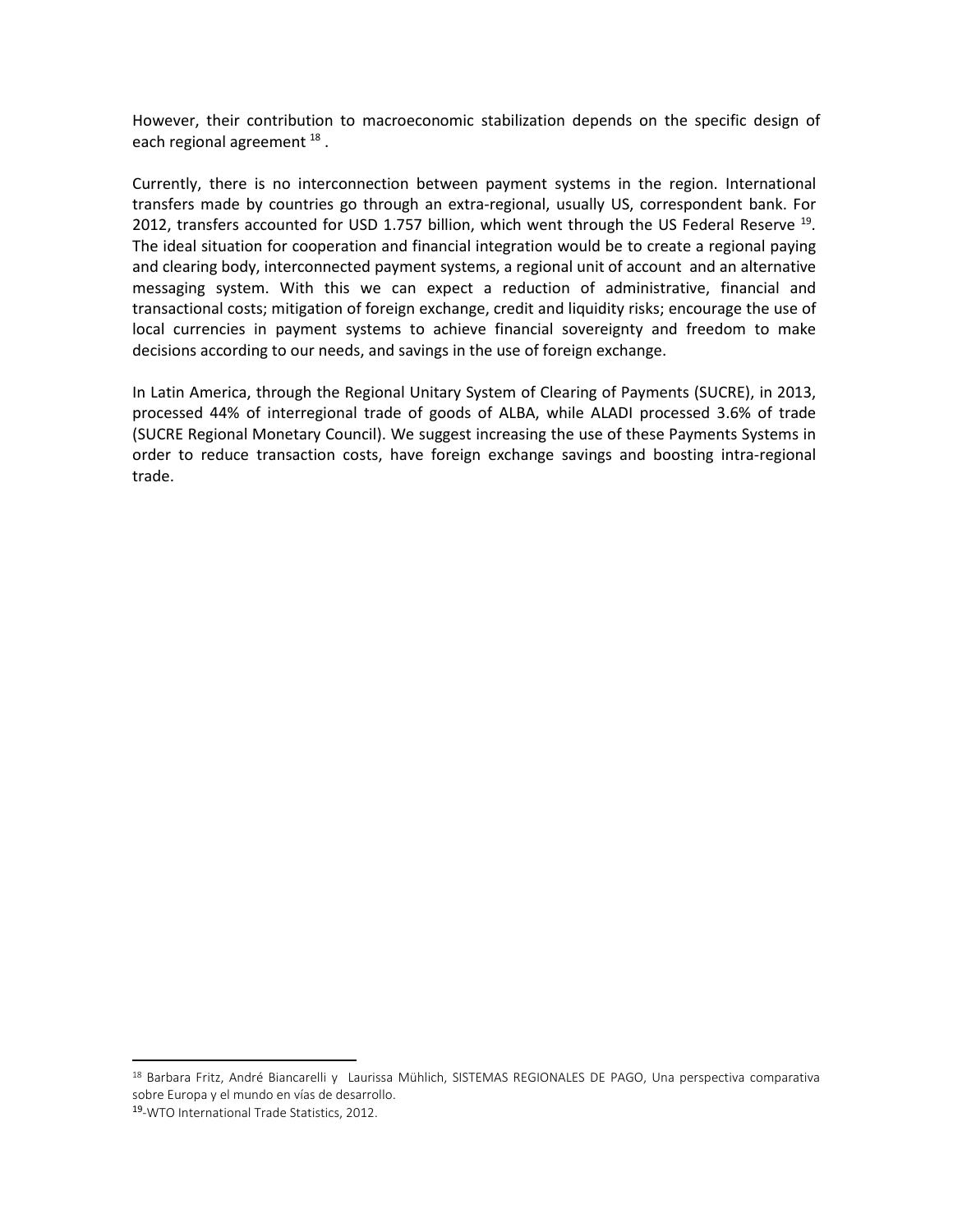## <span id="page-17-0"></span>**6. Bibliography**

| Country                      | Link                                                                                     |
|------------------------------|------------------------------------------------------------------------------------------|
| Antigua y Barbuda            | https://www.cbd.int/doc/world/ag/ag-nbsap-01-en.pdf                                      |
| Argentina                    | http://scripts.minplan.gob.ar/mwg-internal/de5fs23hu73ds/progress?id=fVBGzuF1j7&dl       |
| <b>Bahamas</b>               | http://www.bnt.bs/mwg-internal/de5fs23hu73ds/progress?id=MHhMTFMkCj                      |
| <b>Barbados</b>              | http://www.sice.oas.org/ctyindex/BRB/Plan2005-2025.pdf                                   |
| <b>Belize</b>                | http://www.belize.gov.bz/index.php/government-initiatives/horizon-2030                   |
| <b>Bolivia</b>               | http://faolex.fao.org/docs/pdf/bol141864.pdf                                             |
| <b>Brazil</b>                | http://planes.cepal.org/rdip.htm                                                         |
| Chile                        | http://planes.cepal.org/rdip.htm                                                         |
| Colombia                     | http://planes.cepal.org/rdip.htm                                                         |
| Costa Rica                   | http://documentos.mideplan.go.cr/mwg-internal/de5fs23hu73ds/progress?id=yfnq2jACJE       |
| Cuba                         | http://www.patrimoniociudad.cult.cu/legislaciones/13PNMAD.pdf                            |
| Dominica                     | http://dominica.gov.dm/resources#jnwpv 9                                                 |
| Ecuador                      | http://www.planificacion.gob.ec/biblioteca/                                              |
| El Salvador                  | http://planes.cepal.org/rdip.htm                                                         |
| Granada                      | http://www.gov.gd/index.html                                                             |
| Guatemala                    | http://planes.cepal.org/rdip.htm                                                         |
| Guyana                       | https://www.chpa.gov.gy/about-chpa                                                       |
| Haiti                        | http://planes.cepal.org/rdip.htm;jsessionid=E34247233ED9113686BA0FE5E56689C9             |
| <b>Honduras</b>              | http://www.sefin.gob.hn/?p=284                                                           |
|                              | http://www.sefin.gob.hn/mwg-internal/de5fs23hu73ds/progress?id=ec2kQyJ4yH                |
| Jamaica                      | http://planes.cepal.org/rdip.htm;jsessionid=E34247233ED9113686BA0FE5E56689C9             |
| México                       | http://planes.cepal.org/rdip.htm;jsessionid=E34247233ED9113686BA0FE5E56689C9             |
| Nicaragua                    | http://www.pndh.gob.ni/documentos/pndhActualizado/pndh.pdf                               |
| Panamá                       | http://www.mef.gob.pa/mwg-internal/de5fs23hu73ds/progress?id=FMeijfwJ+h                  |
| Paraguay                     | http://planes.cepal.org/rdip.htm;jsessionid=E34247233ED9113686BA0FE5E56689C9             |
|                              | http://www.ceplan.gob.pe/sites/default/files/plan_bicentenario/PLAN_BICENTENARIO_CEPLAN. |
| Peru                         | pdf                                                                                      |
| Dominican Republic           | http://economia.gob.do/mwg-internal/de5fs23hu73ds/progress?id=mTOW0TWkFk                 |
| <b>Saint Kitts and Nevis</b> | http://www.unicef.org/easterncaribbean/ECAO National Social Protection Strategy SKN.pdf  |
| Saint Vicent and the         |                                                                                          |
| Grenadines                   | http://www.oas.org/juridico/PDFs/mesicic4 svg natl econ soc dvlp plan.pdf                |
| Saint Lucia                  | https://www.finance.gov.lc/programmes/view/39                                            |
| Surinam                      | https://www.cbd.int/doc/world/sr/sr-nbsap-01-en.pdf                                      |
| Trinidad y Tobago            | http://planes.cepal.org/rdip.htm;jsessionid=E34247233ED9113686BA0FE5E56689C9             |
| Uruguay                      | http://www.frenteamplio.org.uy/index.php?Q=articulo&ID=1013                              |
|                              | http://www.mppp.gob.ve/publicaciones-2/documentos-oficiales/                             |
| Venezuela                    | http://www.mppp.gob.ve/wp-content/uploads/2013/09/Programa-Patria-2013-2019.pdf          |

<span id="page-17-1"></span>**Sources used in the preparation of the Consistency and Convergence of CELAC's Political Declarations for 2020 Agenda, July 21, 2015**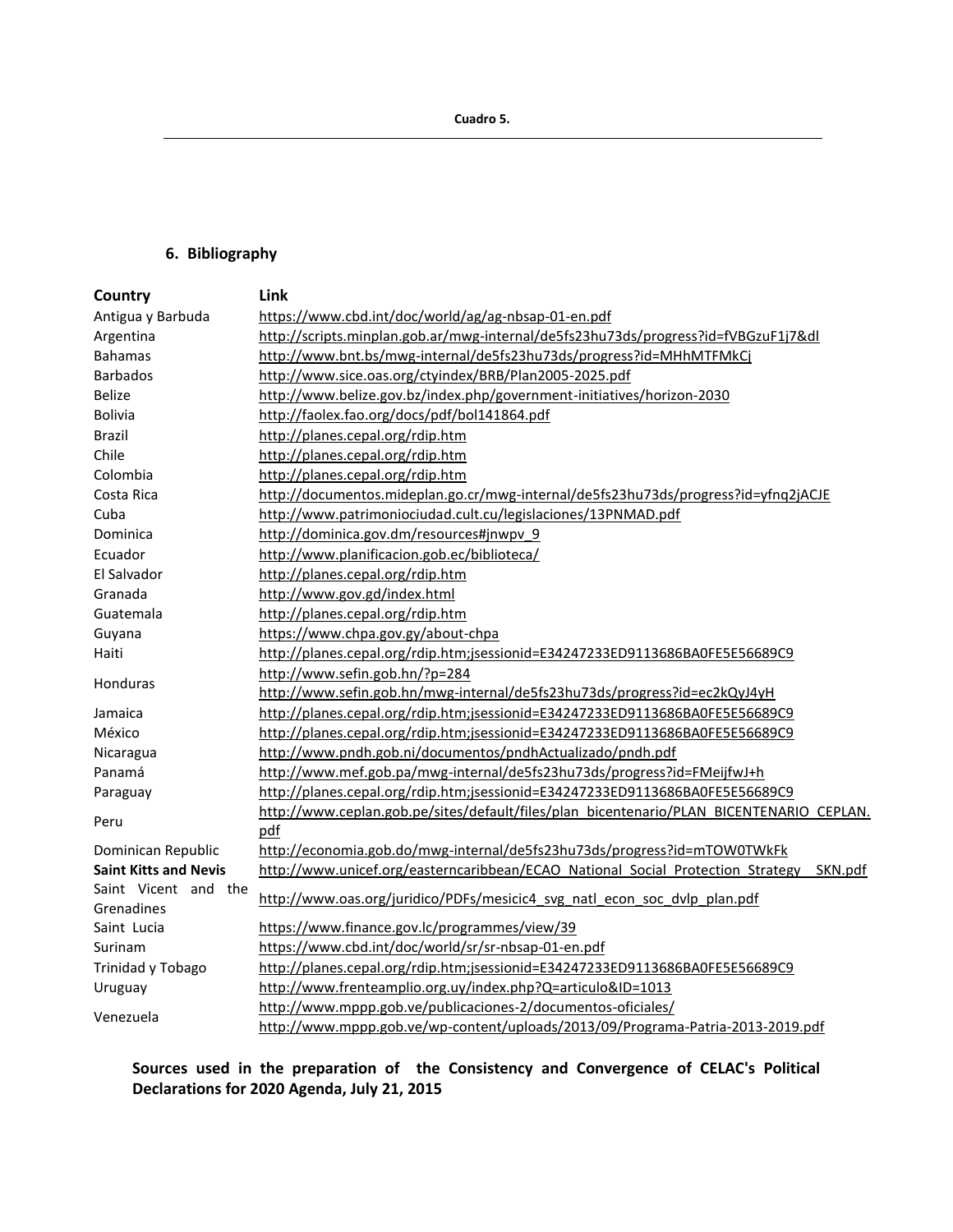- Caracas Declaration of Heads of State of the Community of Latin American and Caribbean States, CELAC (2011).
- Work Plan of the Caracas Declaration of Heads of State of the Community of Latin American and Caribbean States, CELAC (2011).
- Santiago Declaration of Heads of State of the Community of Latin American and Caribbean States, CELAC (2013).
- Work Plan of the Santiago Declaration of Heads of State of the Community of Latin American and Caribbean States, CELAC (2013).
- Havana Declaration of Heads of State of the Community of Latin American and Caribbean States, CELAC (2014).
- Work Plan of the Havana Declaration of Heads of State of the Community of Latin American and Caribbean States, CELAC (2014).
- Belen Declaration of Heads of State of the Community of Latin American and Caribbean States, CELAC (2015).
- Work Plan of the Caracas Declaration of Heads of State of the Community of Latin American and Caribbean States, CELAC (2015).

#### <span id="page-18-0"></span>**Sources used in the preparation of the Conceptualization CELAC's 2020 Agenda Thematic Areas**

- Environment. Information Centre of the United Nations, UNIC. (2006). Digital information available at: [http://www.cinu.org.mx/ninos/html/onu\\_n5.htm](http://www.cinu.org.mx/ninos/html/onu_n5.htm)
- Characterization of economic infrastructure gap in Latin America and the Caribbean. Fal Bulletin of the Economic Commission for Latin America and the Caribbean, ECLAC. (2011). Digital version available at: <http://www.cepal.org/transporte/noticias/bolfall/6/42746/FAL-293-WEB.pdf>
- K'atun challenges and opportunities: Nuestra Guatemala 2032. National Development Plan of the Republic of Guatemala (2015). Digital version available at: <http://www.katunguatemala2032.com/index.php/desafios-y-prioridades-de-k-atun>
- Education. United Nations Educational, Scientific and Cultural Organization, UNESCO. (2015). Digital version available at: [http://www.unesco.org/new/es/education/themes/leading-the-international](http://www.unesco.org/new/es/education/themes/leading-the-international-agenda/education-for-sustainable-development/sustainable-development/)[agenda/education-for-sustainable-development/sustainable-development/](http://www.unesco.org/new/es/education/themes/leading-the-international-agenda/education-for-sustainable-development/sustainable-development/)
- Introduction of Basic concepts: Environment and Statistics: Construcción de Indicadores Ambientales (ILAC/ODM/) en los países de América Latina. Cristina Sabalin (2009). Digital version available  $\qquad \qquad \text{at:}$  $\qquad \qquad \text{at:}$  $\qquad \qquad \text{at:}$

http://www.cepal.org/deype/noticias/noticias/2/37052/2009\_09\_ma\_id\_37052\_sabalian\_cristina [ppt.pdf](http://www.cepal.org/deype/noticias/noticias/2/37052/2009_09_ma_id_37052_sabalian_cristina_ppt.pdf)

- Declaration of Heads of State CELAC, Caracas, Santiago, Havana, Belen. Digital version available at:
- Spicker, Paul (1993). Poverty and Social Security. Routledge, London
- Sen, Amartya (1982). Choice, Welfare and Measurement. The MIT Press, Cambridge
- Sen, Amartya (1984). Values, Resources and Development. Harvard University Press, Cambridge
- Sen, Amartya (1987). The Standard of Living. Cambridge University Press, Cambridge
- Sen, Amartya (1992). Inequality Reexamined. Harvard University Press, Cambridge Feres, Carlos y Mancero, Xavier (2000) Enfoques para la medición de la pobreza:Breve revisión de la literatura CEPAL, Santiago de Chile.
- Romero, Alberto. (2002). Globalización y Pobreza. Digital version available at[:](http://www.eumed.net/cursecon/libreria/arglobal/511.htm) <http://www.eumed.net/cursecon/libreria/arglobal/511.htm>
- Technical Secretariat for the Eradication of Poverty (2014. National Strategy for Gender Equality and the Eradication of Poverty. Quito. Ecuador
- Organization of American States. (2012) Ciencia Tecnología e innovación para el desarrollo y cohesión social. Madrid, Spain.
- ECLAC (2015),Financiamiento para el desarrollo: América Latina desde una perspectiva comparada. Santiago de Chile, Chile.